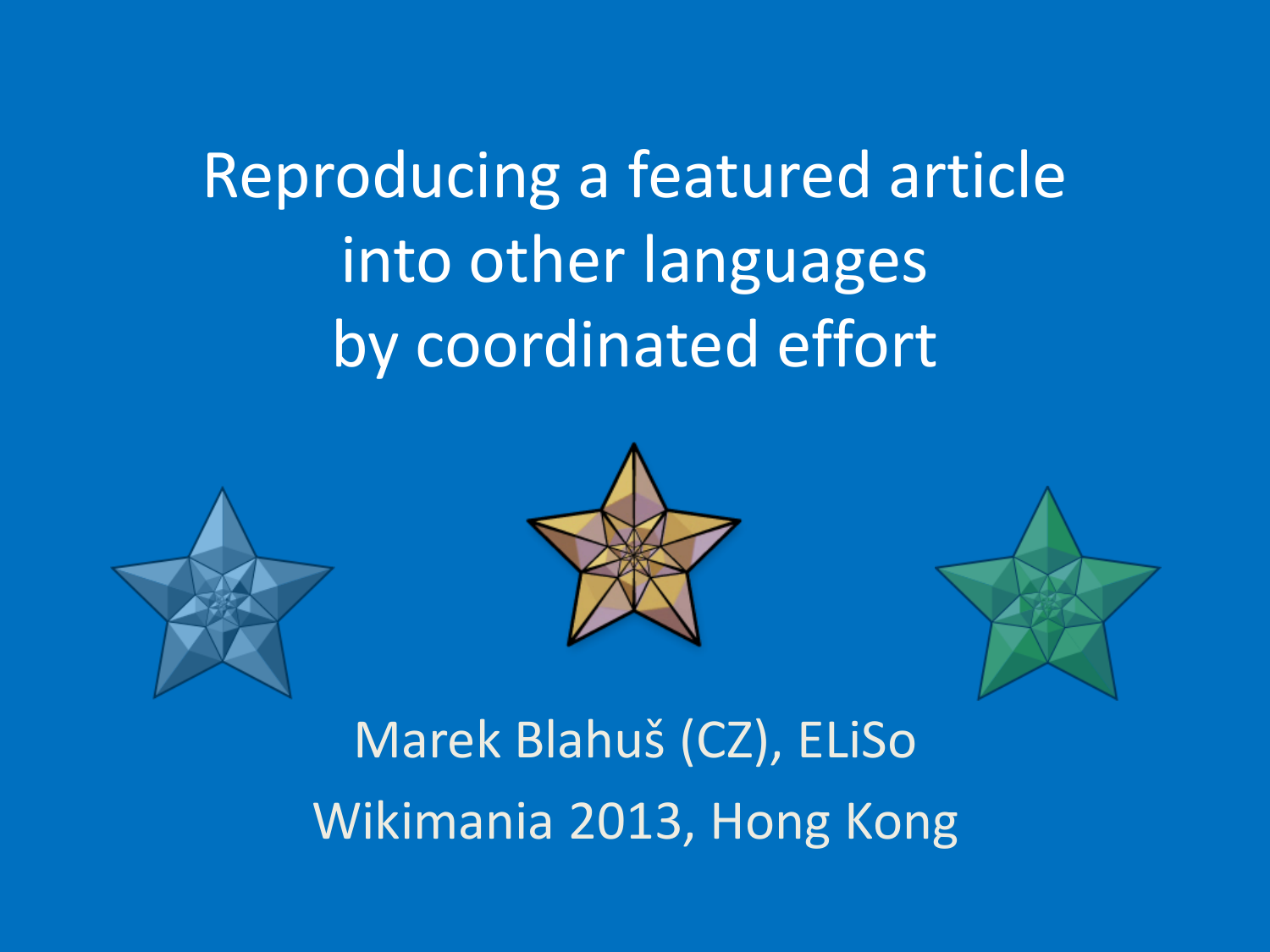## ELiSo

- Esperanto kaj Libera Scio *(Esperanto and Free Knowledge)*
- recognized as a Wikimedia User Group on 2013-04-04
- [[:meta:Esperanto kaj Libera Scio]]
- to unite speakers of Esperanto who are contributing to Wikimedia projects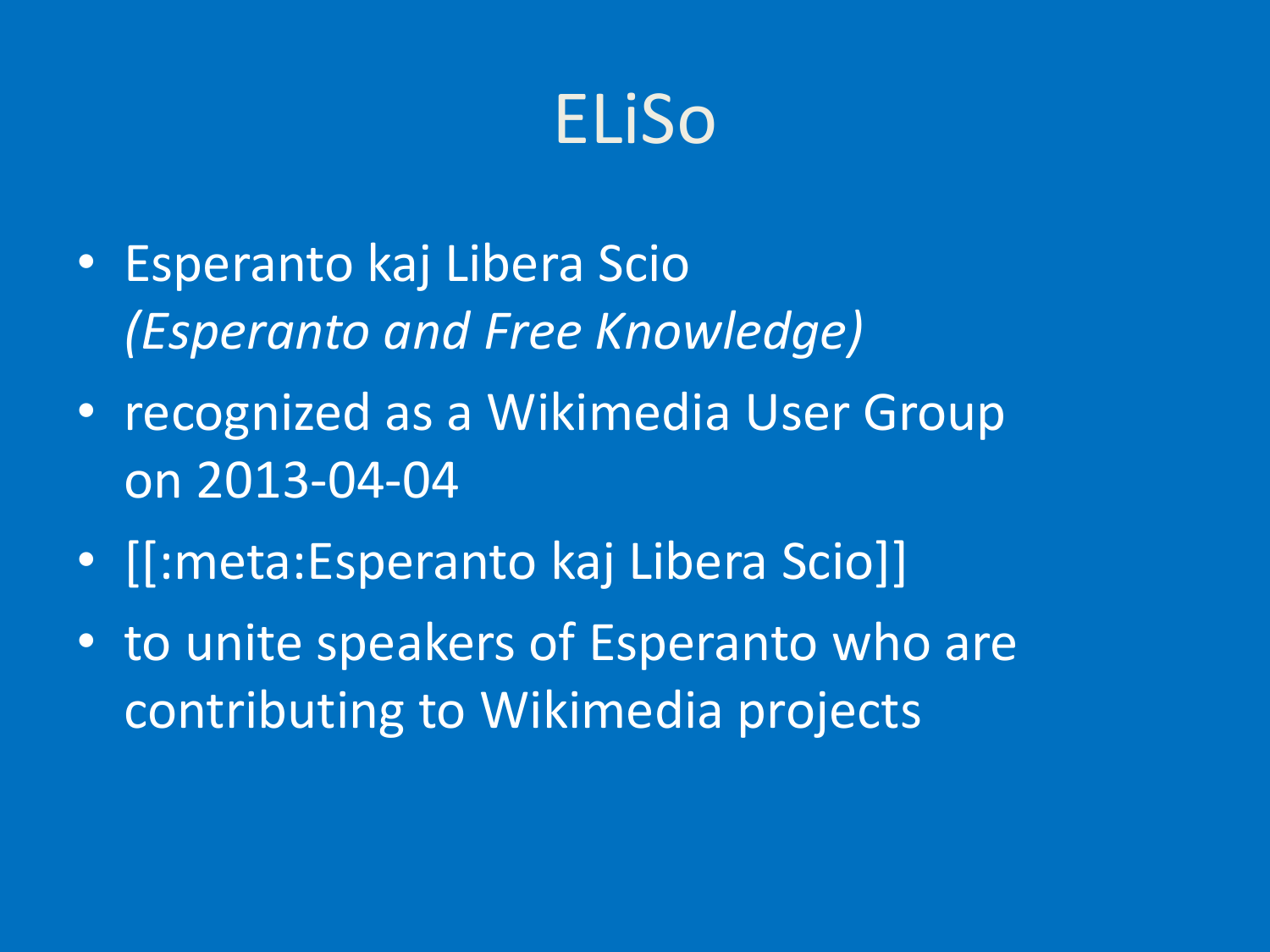### Esperanto

- Esperanto has (almost) no native speakers
- but a well-organized worldwide community of multilingual people open to challenges and revolutionary ideas
- such as promoting a neutral language…
- … or building a free multilingual encyclopedia
- Esperanto Wikipedia: 2001, 180,000 a., 380 p.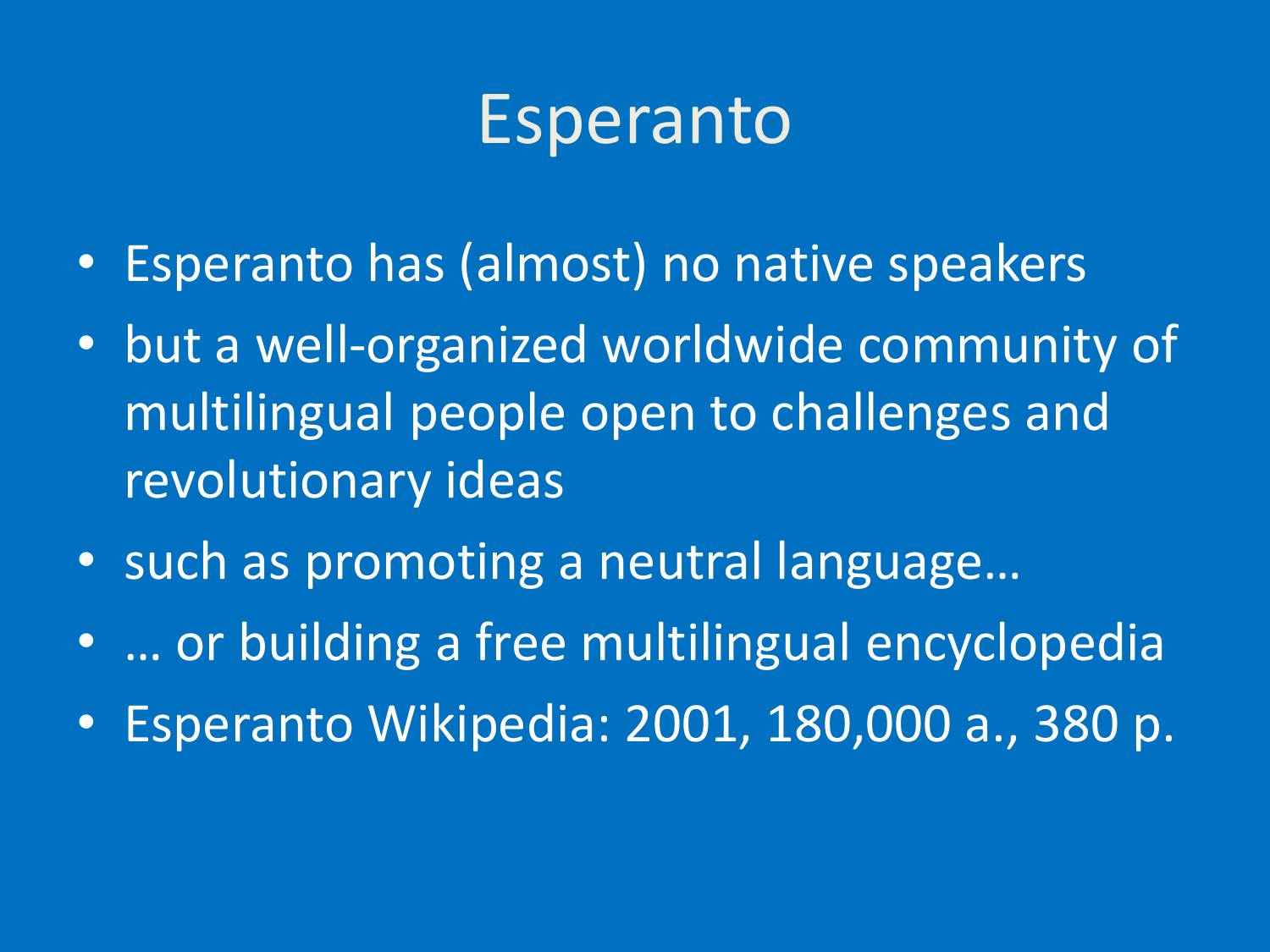## Featured articles (FAs)

- are the best articles Wikipedia has to offer, reviewed for accuracy, neutrality, completeness and style
- take very much effort to write
- serve only the audience of a single language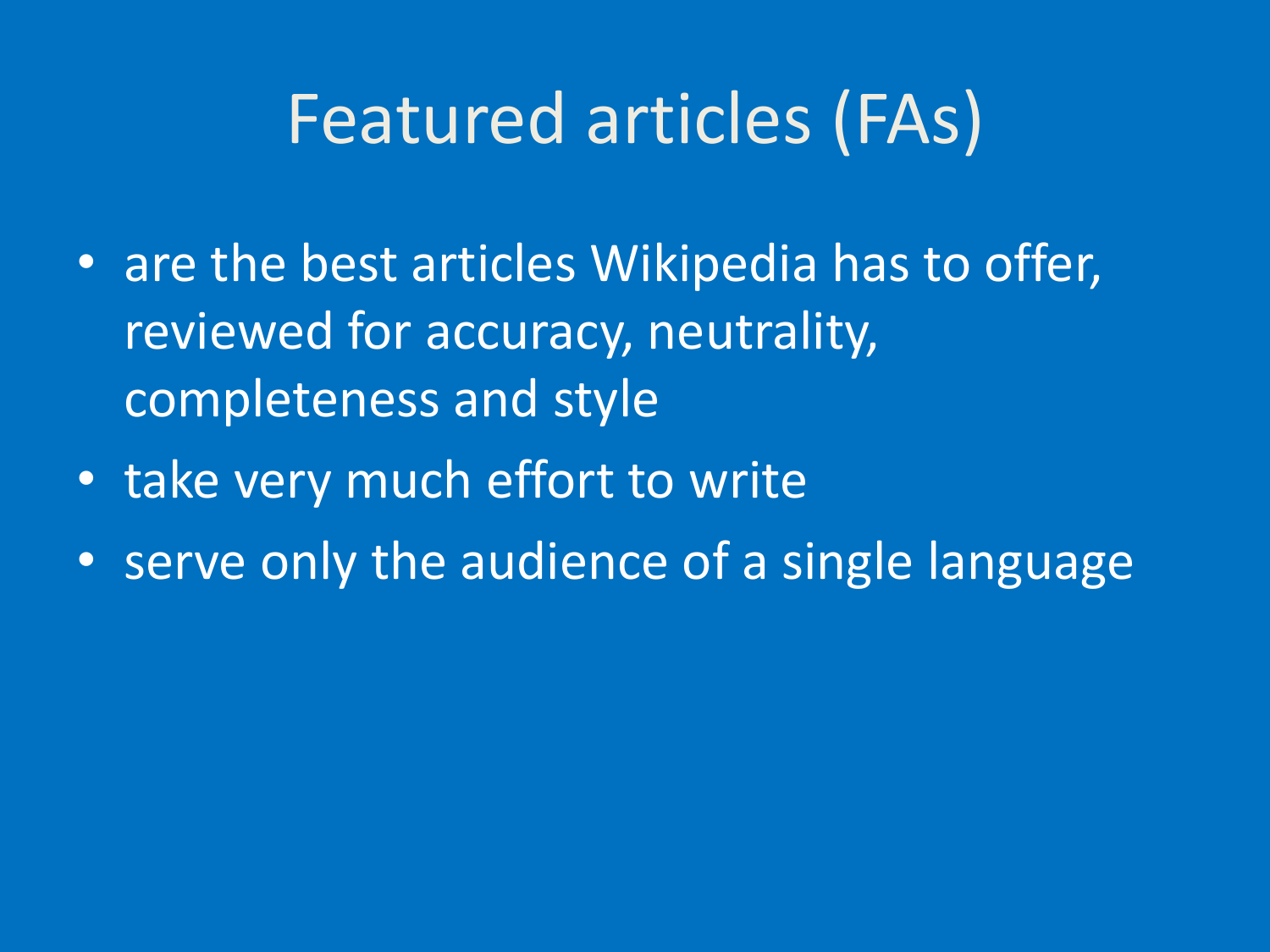## Translation of FAs

- [[:en:Category:Featured articles needing translation from foreign-language Wikipedias]] (928 pages)
- [[:en:Category:Articles needing translation from foreign-language Wikipedias]] (12,000+)
- very much effort and knowledge to translate
- too demanding for a single person, too confusing for spontaneous collaboration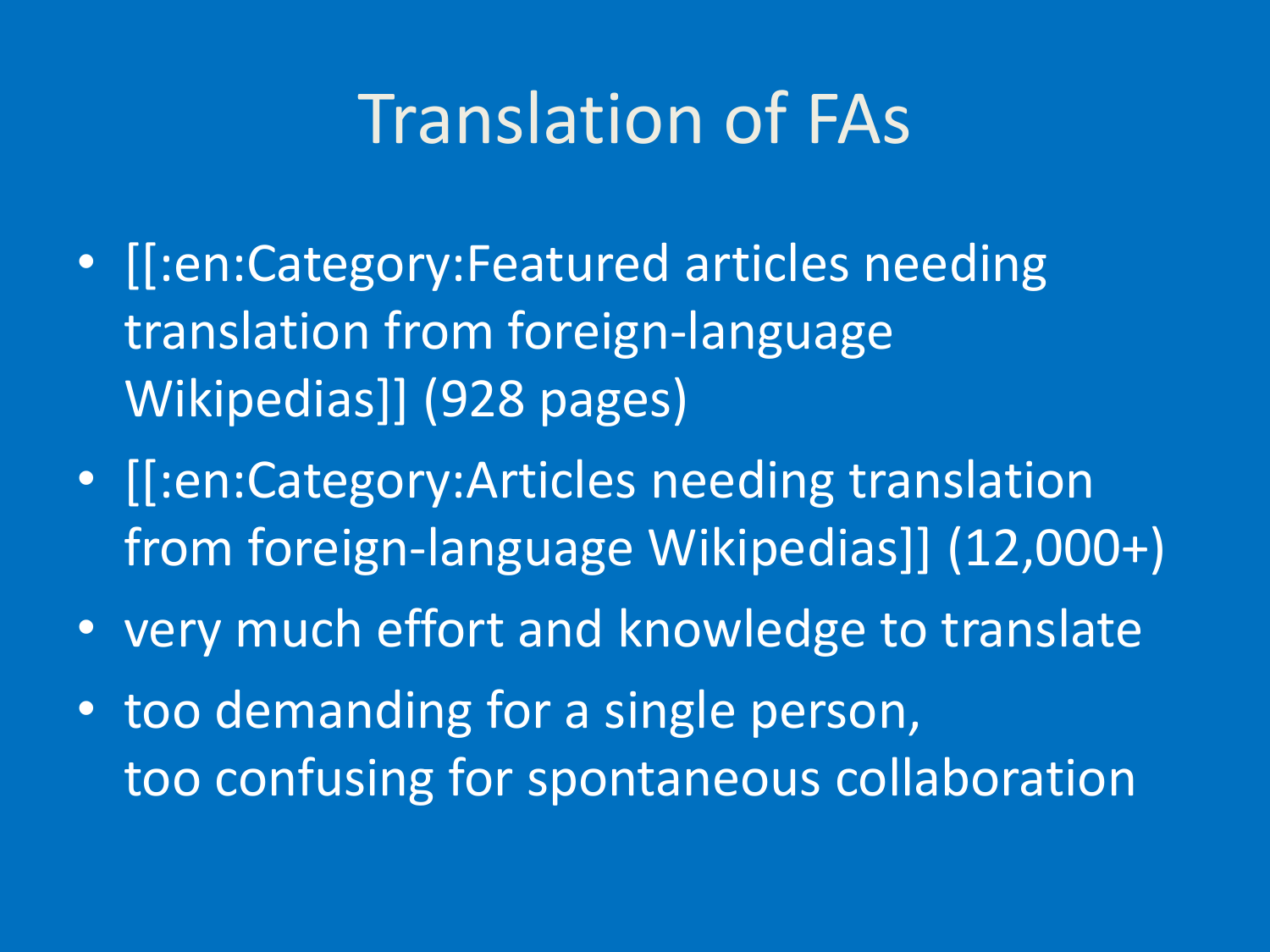## Coordinated effort

- "There needs to be a formal process."
- specific tasks allow for broader outreach:
	- Wikipedians
	- translators
	- topic experts
- procedure and tools allow for collaboration: – work can be split up and progress monitored – several target languages at once possible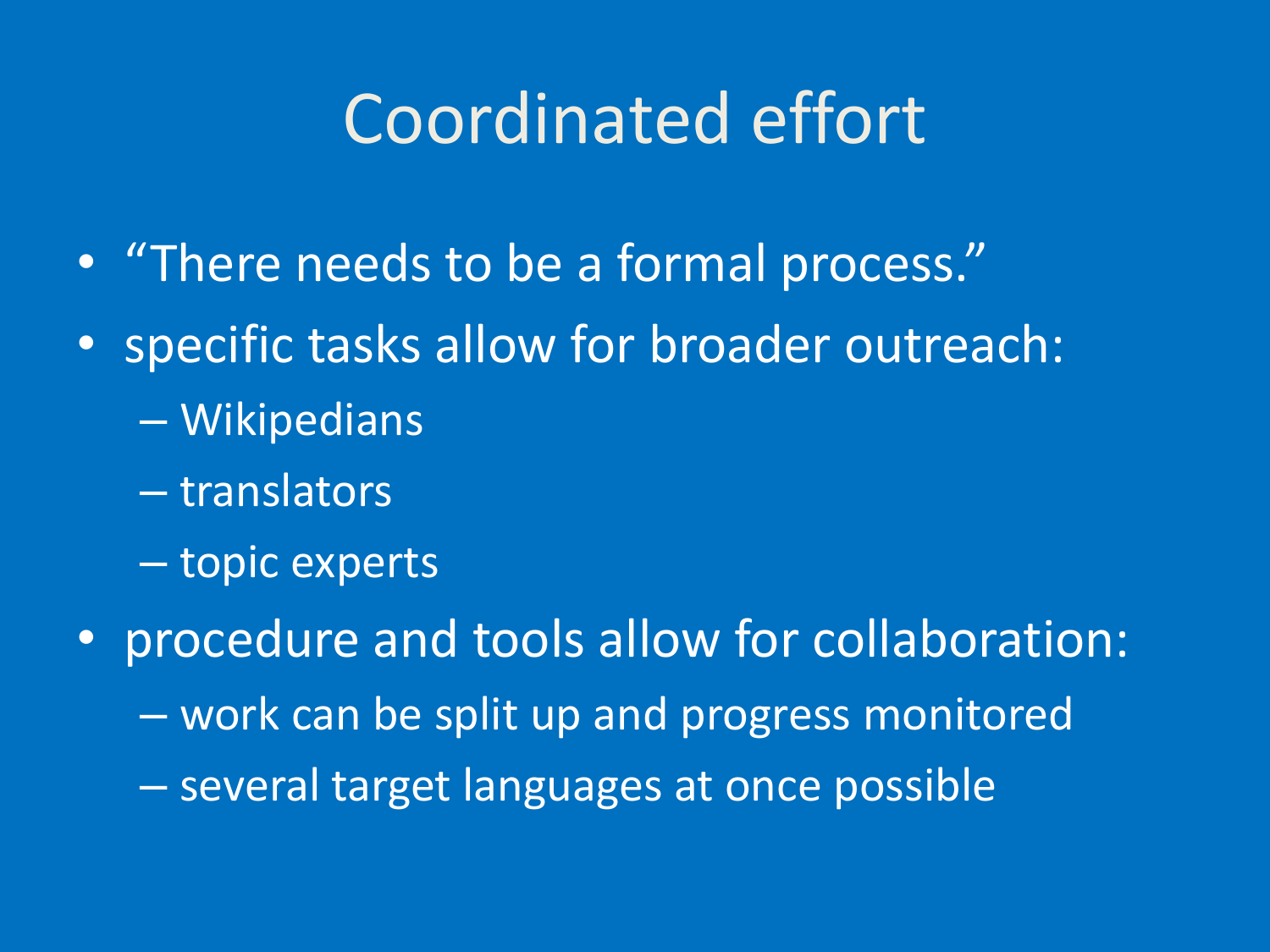## i18n and L10n

- Step 1: Internationalization
	- model article (FA) in source language is chosen
	- *Wikipedians* take text chunks out and load them into a shared on-line translation environment
- Step 2: Localization
	- *translators* translate chunks into target language
	- *Wikipedians* adapt wikitext to match target wiki
	- *topic experts* contribute relevant local information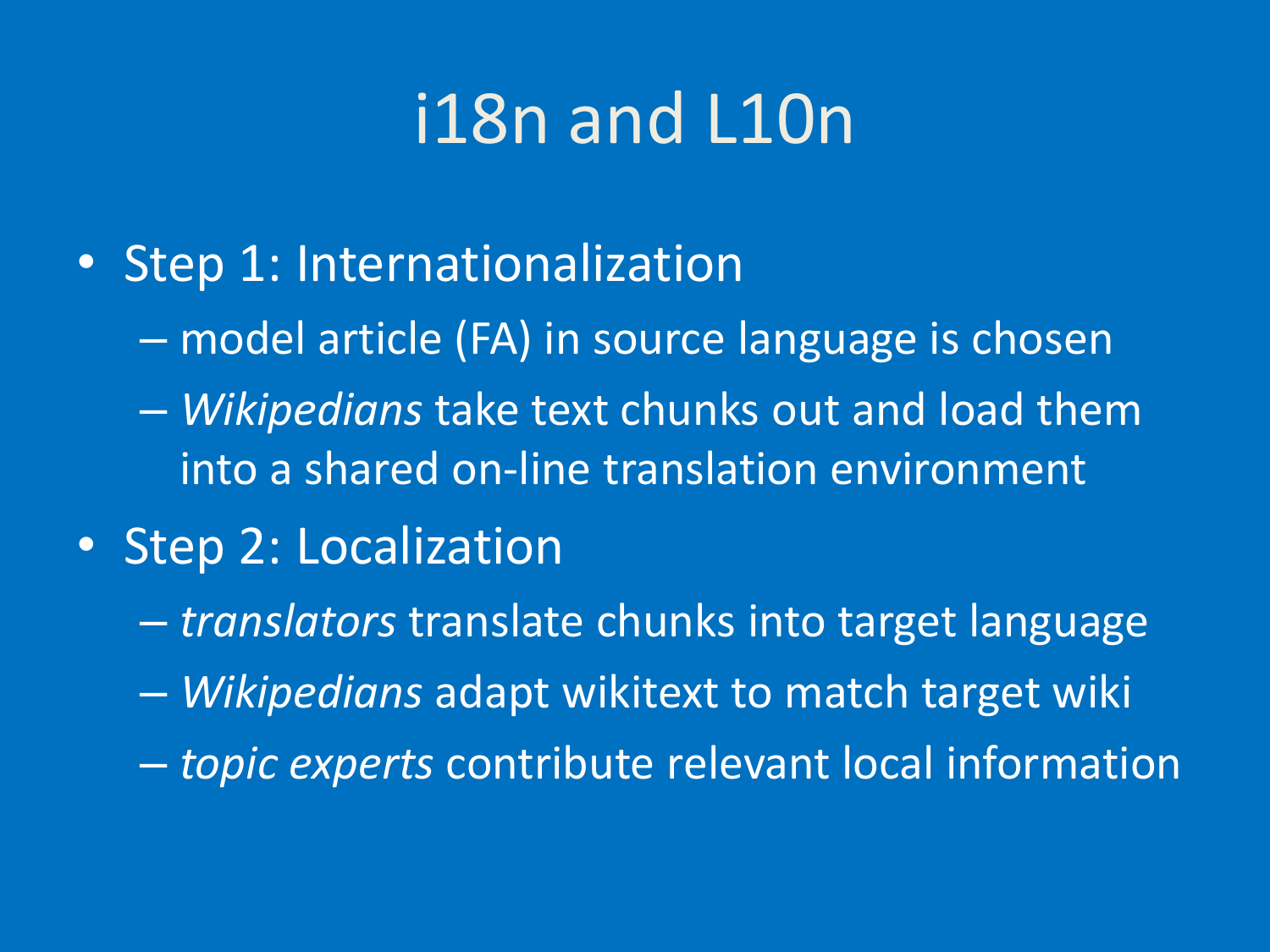#### Use case

#### • FA [[:cs:Esperanto]]

|              |                                                                                                                                                                                                                                                                                                                                                                                                                                                                                                               | Allen Loui today beautiful house today today                                                                                                                                                                                                                                                                                                                                                                                          |                    | Roberts expension - Support powerfully private contacts with 1 (climate                                                                                                                                                                                                                                                                                                                                                                                                                         |
|--------------|---------------------------------------------------------------------------------------------------------------------------------------------------------------------------------------------------------------------------------------------------------------------------------------------------------------------------------------------------------------------------------------------------------------------------------------------------------------------------------------------------------------|---------------------------------------------------------------------------------------------------------------------------------------------------------------------------------------------------------------------------------------------------------------------------------------------------------------------------------------------------------------------------------------------------------------------------------------|--------------------|-------------------------------------------------------------------------------------------------------------------------------------------------------------------------------------------------------------------------------------------------------------------------------------------------------------------------------------------------------------------------------------------------------------------------------------------------------------------------------------------------|
| 3            | THE REAL CONSULTS IN A 23 KG<br>a mac.                                                                                                                                                                                                                                                                                                                                                                                                                                                                        |                                                                                                                                                                                                                                                                                                                                                                                                                                       |                    | The constraints are are interested and<br>contribute to the context of the formula context of the context of<br>$\sigma$ in the context of the context of the context of<br>$\sigma$ in the context of the context of the context of<br>$\sigma$ in t                                                                                                                                                                                                                                           |
|              | Experanto                                                                                                                                                                                                                                                                                                                                                                                                                                                                                                     |                                                                                                                                                                                                                                                                                                                                                                                                                                       |                    |                                                                                                                                                                                                                                                                                                                                                                                                                                                                                                 |
| PEOFE        |                                                                                                                                                                                                                                                                                                                                                                                                                                                                                                               |                                                                                                                                                                                                                                                                                                                                                                                                                                       |                    |                                                                                                                                                                                                                                                                                                                                                                                                                                                                                                 |
|              | $\label{eq:R1} \begin{minipage}[t]{0.9\textwidth} \begin{minipage}[t]{0.9\textwidth} \begin{itemize} {\bf 1.9\textwidth} \begin{itemize} {\bf 1.9\textwidth} \begin{itemize} {\bf 1.9\textwidth} \begin{itemize} {\bf 1.9\textwidth} \begin{itemize} {\bf 1.9\textwidth} \begin{itemize} {\bf 1.9\textwidth} \begin{itemize} {\bf 1.9\textwidth} \begin{itemize} {\bf 1.9\textwidth} \begin{itemize} {\bf 1.9\textwidth} \begin{itemize} {\bf 1.9\textwidth} \begin{itemize} {\bf 1.9\textwidth} \begin{item$ | $\begin{array}{l} \textbf{4:1} \textbf{a} \textbf{a} \textbf{a} \textbf{a} \textbf{a} \textbf{a} \textbf{a} \textbf{a} \textbf{a} \\ \textbf{a} \textbf{a} \textbf{a} \textbf{a} \textbf{a} \textbf{a} \textbf{a} \textbf{a} \textbf{a} \textbf{a} \textbf{a} \textbf{a} \textbf{a} \textbf{a} \textbf{a} \textbf{a} \textbf{a} \textbf{a} \textbf{a} \textbf{a} \textbf{a} \textbf{a} \textbf{a} \textbf{a} \textbf{a}$<br>$-0.6144$ | <b>Hilling</b>     | <b>Richards a hypotenes in Aussign assessmental videostic business</b>                                                                                                                                                                                                                                                                                                                                                                                                                          |
| Ŀ,           |                                                                                                                                                                                                                                                                                                                                                                                                                                                                                                               | <b>HOLD CARD</b>                                                                                                                                                                                                                                                                                                                                                                                                                      | E                  |                                                                                                                                                                                                                                                                                                                                                                                                                                                                                                 |
|              |                                                                                                                                                                                                                                                                                                                                                                                                                                                                                                               |                                                                                                                                                                                                                                                                                                                                                                                                                                       |                    |                                                                                                                                                                                                                                                                                                                                                                                                                                                                                                 |
| b            | <b>Market Buy and Mark</b>                                                                                                                                                                                                                                                                                                                                                                                                                                                                                    |                                                                                                                                                                                                                                                                                                                                                                                                                                       |                    |                                                                                                                                                                                                                                                                                                                                                                                                                                                                                                 |
|              | .<br>1936 – John Harton politič podržava u poznatovali i djelati svim jeta njegov transformatari se dva spomio dr<br>1936 – De te staten seleca odkranikanske porazi se spomenovali dje te popular se od sveto spoljeno se spomio                                                                                                                                                                                                                                                                             |                                                                                                                                                                                                                                                                                                                                                                                                                                       |                    |                                                                                                                                                                                                                                                                                                                                                                                                                                                                                                 |
|              | station.                                                                                                                                                                                                                                                                                                                                                                                                                                                                                                      | <b>Luiz Luci, Smith</b>                                                                                                                                                                                                                                                                                                                                                                                                               |                    | Suite Morente Abdullation and Teams - Service reserves                                                                                                                                                                                                                                                                                                                                                                                                                                          |
| Ļ.           |                                                                                                                                                                                                                                                                                                                                                                                                                                                                                                               | <b>KILONIA</b><br><b>COM</b><br>2004.4 m                                                                                                                                                                                                                                                                                                                                                                                              |                    | ik abadeadelahan berkela di kombol separtai provinsi generalis periodi periodi di sel badi periodi periodi pe<br>Separta di secondor periodi periodi periodi (kol sebagai periodi di periodi sebelum periodi belancamani delimi                                                                                                                                                                                                                                                                 |
|              | <b>Standard</b><br>Filipping                                                                                                                                                                                                                                                                                                                                                                                                                                                                                  | man Installe                                                                                                                                                                                                                                                                                                                                                                                                                          |                    |                                                                                                                                                                                                                                                                                                                                                                                                                                                                                                 |
| ì            | ASANDER INTE                                                                                                                                                                                                                                                                                                                                                                                                                                                                                                  | promotivized                                                                                                                                                                                                                                                                                                                                                                                                                          | E                  |                                                                                                                                                                                                                                                                                                                                                                                                                                                                                                 |
|              |                                                                                                                                                                                                                                                                                                                                                                                                                                                                                                               | $\begin{array}{l} \begin{array}{c} \text{in other} \\ \text{in other} \end{array} \end{array}$                                                                                                                                                                                                                                                                                                                                        | M6                 |                                                                                                                                                                                                                                                                                                                                                                                                                                                                                                 |
| Ë            |                                                                                                                                                                                                                                                                                                                                                                                                                                                                                                               |                                                                                                                                                                                                                                                                                                                                                                                                                                       | <b>COLOR</b>       | There was a first that their back annual and API - We freeze doesn feel to be a stress well are paid to the st<br>Historic Column Fe doesn't Procedure and the state of the state of the state of the state of the Title of<br>Notic                                                                                                                                                                                                                                                            |
|              |                                                                                                                                                                                                                                                                                                                                                                                                                                                                                                               | 1268888                                                                                                                                                                                                                                                                                                                                                                                                                               |                    |                                                                                                                                                                                                                                                                                                                                                                                                                                                                                                 |
| ü            |                                                                                                                                                                                                                                                                                                                                                                                                                                                                                                               | 4 Third Ave.<br><b>Change</b>                                                                                                                                                                                                                                                                                                                                                                                                         |                    | Experienced accelerant supply                                                                                                                                                                                                                                                                                                                                                                                                                                                                   |
|              | $\begin{picture}(20,20) \put(0,0){\line(1,0){10}} \put(15,0){\line(1,0){10}} \put(15,0){\line(1,0){10}} \put(15,0){\line(1,0){10}} \put(15,0){\line(1,0){10}} \put(15,0){\line(1,0){10}} \put(15,0){\line(1,0){10}} \put(15,0){\line(1,0){10}} \put(15,0){\line(1,0){10}} \put(15,0){\line(1,0){10}} \put(15,0){\line(1,0){10}} \put(15,0){\line(1$                                                                                                                                                           | <b>Less</b>                                                                                                                                                                                                                                                                                                                                                                                                                           | m                  | NAMES PERSONS NOTES CONTRACTOR                                                                                                                                                                                                                                                                                                                                                                                                                                                                  |
|              |                                                                                                                                                                                                                                                                                                                                                                                                                                                                                                               |                                                                                                                                                                                                                                                                                                                                                                                                                                       |                    | $\begin{minipage}[t]{0.03\textwidth} \begin{minipage}[t]{0.03\textwidth} \begin{itemize} {\bf 1.03\textwidth} \begin{itemize} {\bf 1.03\textwidth} \begin{itemize} {\bf 1.03\textwidth} \begin{itemize} {\bf 1.03\textwidth} \begin{itemize} {\bf 1.03\textwidth} \begin{itemize} {\bf 1.03\textwidth} \begin{itemize} {\bf 1.03\textwidth} \begin{itemize} {\bf 1.03\textwidth} \begin{itemize} {\bf 1.03\textwidth} \begin{itemize} {\bf 1.03\textwidth} \begin{itemize} {\bf 1.03\textwidth$ |
|              |                                                                                                                                                                                                                                                                                                                                                                                                                                                                                                               |                                                                                                                                                                                                                                                                                                                                                                                                                                       |                    |                                                                                                                                                                                                                                                                                                                                                                                                                                                                                                 |
|              |                                                                                                                                                                                                                                                                                                                                                                                                                                                                                                               |                                                                                                                                                                                                                                                                                                                                                                                                                                       | 罡                  |                                                                                                                                                                                                                                                                                                                                                                                                                                                                                                 |
|              |                                                                                                                                                                                                                                                                                                                                                                                                                                                                                                               |                                                                                                                                                                                                                                                                                                                                                                                                                                       | $rac{1}{\sqrt{2}}$ | baseboles's                                                                                                                                                                                                                                                                                                                                                                                                                                                                                     |
|              |                                                                                                                                                                                                                                                                                                                                                                                                                                                                                                               | E                                                                                                                                                                                                                                                                                                                                                                                                                                     | u,                 | .<br>Ann agus a ché an Islam (a ché agus a la collasciatura parais) por mortajour antocente.<br>Ann a ché ann an t-air agus a ché agus a local a ché an local constanta ann a chéine an parais, fins e cl                                                                                                                                                                                                                                                                                       |
|              | <b>Hitakan</b>                                                                                                                                                                                                                                                                                                                                                                                                                                                                                                | <b>CALLA</b>                                                                                                                                                                                                                                                                                                                                                                                                                          |                    |                                                                                                                                                                                                                                                                                                                                                                                                                                                                                                 |
|              |                                                                                                                                                                                                                                                                                                                                                                                                                                                                                                               |                                                                                                                                                                                                                                                                                                                                                                                                                                       | Ë                  | <b>Betrovakayte issue</b>                                                                                                                                                                                                                                                                                                                                                                                                                                                                       |
|              | politicale<br>Liberale<br>Liberale<br>Liberale construction                                                                                                                                                                                                                                                                                                                                                                                                                                                   | $m = m + 1$                                                                                                                                                                                                                                                                                                                                                                                                                           |                    | In collection of the contract of the space angle of the two scale with $\Phi$ is the two scales and the collection of the contract of the collection of the contract of the collection of the contract of the collection of the                                                                                                                                                                                                                                                                 |
|              |                                                                                                                                                                                                                                                                                                                                                                                                                                                                                                               |                                                                                                                                                                                                                                                                                                                                                                                                                                       |                    |                                                                                                                                                                                                                                                                                                                                                                                                                                                                                                 |
|              | <b>LESSEN</b><br><b>ALBEAR</b>                                                                                                                                                                                                                                                                                                                                                                                                                                                                                | <b>TRAUMINALS</b>                                                                                                                                                                                                                                                                                                                                                                                                                     |                    | To 60 represent a starban tradition play adultional second. Being automate of promotive adapts, <sup>22</sup> (a dured) Of white-plastic<br>Analysis and gram aspect down states it, his with generation move, where it agains promotives                                                                                                                                                                                                                                                       |
|              |                                                                                                                                                                                                                                                                                                                                                                                                                                                                                                               | <b>Window</b>                                                                                                                                                                                                                                                                                                                                                                                                                         |                    |                                                                                                                                                                                                                                                                                                                                                                                                                                                                                                 |
|              | E                                                                                                                                                                                                                                                                                                                                                                                                                                                                                                             | 知宝万孔行用語                                                                                                                                                                                                                                                                                                                                                                                                                               |                    | <b>INVESTIGATION</b><br>Published referred returns Libert Gammak                                                                                                                                                                                                                                                                                                                                                                                                                                |
|              |                                                                                                                                                                                                                                                                                                                                                                                                                                                                                                               | <b>BRACK'S</b>                                                                                                                                                                                                                                                                                                                                                                                                                        |                    |                                                                                                                                                                                                                                                                                                                                                                                                                                                                                                 |
|              | <b>STEAM OF THE CONTRACTOR</b>                                                                                                                                                                                                                                                                                                                                                                                                                                                                                |                                                                                                                                                                                                                                                                                                                                                                                                                                       |                    | taten manada (ha. 1991). Erama darra bat era dalam bat alam bat alat alam antara karak ada al-bat al-bat al-b<br>alam batas da batan da darra bat al-bat da da bat al-bat al-bat a filmit mada al-bat al-bat bat al-bat al-bat<br>ba                                                                                                                                                                                                                                                            |
| ż            |                                                                                                                                                                                                                                                                                                                                                                                                                                                                                                               |                                                                                                                                                                                                                                                                                                                                                                                                                                       |                    |                                                                                                                                                                                                                                                                                                                                                                                                                                                                                                 |
| m            |                                                                                                                                                                                                                                                                                                                                                                                                                                                                                                               |                                                                                                                                                                                                                                                                                                                                                                                                                                       |                    |                                                                                                                                                                                                                                                                                                                                                                                                                                                                                                 |
|              | <b>There</b>                                                                                                                                                                                                                                                                                                                                                                                                                                                                                                  |                                                                                                                                                                                                                                                                                                                                                                                                                                       |                    | $\begin{minipage}[t]{. \begin{tabular}{l ccccccccccccccccccc } \hline \multicolumn{3}{ c }{\multicolumn{3}{c }{\multicolumn{3}{c }{\multicolumn{3}{c }{\multicolumn{3}{c }{\multicolumn{3}{c }{\multicolumn{3}{c }{\multicolumn{3}{c }{\multicolumn{3}{c }{\multicolumn{3}{c }{\multicolumn{3}{c }{\multicolumn{3}{c }{\multicolumn{3}{c }{\multicolumn{3}{c }{\multicolumn{3}{c }{\multicolumn{3}{c }{\multicolumn{3}{c }{\multicolumn{3}{c }{\multicolumn{3}{c }{\$                           |
|              |                                                                                                                                                                                                                                                                                                                                                                                                                                                                                                               |                                                                                                                                                                                                                                                                                                                                                                                                                                       |                    | <b><i><u><u>Seattered secondary Lubrary</u></u></i></b>                                                                                                                                                                                                                                                                                                                                                                                                                                         |
|              | Digity secure                                                                                                                                                                                                                                                                                                                                                                                                                                                                                                 |                                                                                                                                                                                                                                                                                                                                                                                                                                       |                    |                                                                                                                                                                                                                                                                                                                                                                                                                                                                                                 |
|              |                                                                                                                                                                                                                                                                                                                                                                                                                                                                                                               |                                                                                                                                                                                                                                                                                                                                                                                                                                       |                    |                                                                                                                                                                                                                                                                                                                                                                                                                                                                                                 |
|              | <b>Zenevielere dradni Latini</b>                                                                                                                                                                                                                                                                                                                                                                                                                                                                              |                                                                                                                                                                                                                                                                                                                                                                                                                                       |                    |                                                                                                                                                                                                                                                                                                                                                                                                                                                                                                 |
|              |                                                                                                                                                                                                                                                                                                                                                                                                                                                                                                               | ۰                                                                                                                                                                                                                                                                                                                                                                                                                                     |                    |                                                                                                                                                                                                                                                                                                                                                                                                                                                                                                 |
|              |                                                                                                                                                                                                                                                                                                                                                                                                                                                                                                               |                                                                                                                                                                                                                                                                                                                                                                                                                                       |                    |                                                                                                                                                                                                                                                                                                                                                                                                                                                                                                 |
|              |                                                                                                                                                                                                                                                                                                                                                                                                                                                                                                               |                                                                                                                                                                                                                                                                                                                                                                                                                                       |                    |                                                                                                                                                                                                                                                                                                                                                                                                                                                                                                 |
|              | Print policies, London                                                                                                                                                                                                                                                                                                                                                                                                                                                                                        |                                                                                                                                                                                                                                                                                                                                                                                                                                       |                    |                                                                                                                                                                                                                                                                                                                                                                                                                                                                                                 |
|              |                                                                                                                                                                                                                                                                                                                                                                                                                                                                                                               |                                                                                                                                                                                                                                                                                                                                                                                                                                       |                    |                                                                                                                                                                                                                                                                                                                                                                                                                                                                                                 |
|              |                                                                                                                                                                                                                                                                                                                                                                                                                                                                                                               |                                                                                                                                                                                                                                                                                                                                                                                                                                       |                    |                                                                                                                                                                                                                                                                                                                                                                                                                                                                                                 |
|              |                                                                                                                                                                                                                                                                                                                                                                                                                                                                                                               |                                                                                                                                                                                                                                                                                                                                                                                                                                       |                    |                                                                                                                                                                                                                                                                                                                                                                                                                                                                                                 |
| 19.14.00     | $\label{eq:R1} \begin{minipage}[t]{0.03\textwidth} \begin{minipage}[t]{0.03\textwidth} \begin{minipage}[t]{0.03\textwidth} \begin{minipage}[t]{0.03\textwidth} \begin{minipage}[t]{0.03\textwidth} \begin{minipage}[t]{0.03\textwidth} \begin{minipage}[t]{0.03\textwidth} \begin{minipage}[t]{0.03\textwidth} \begin{minipage}[t]{0.03\textwidth} \begin{minipage}[t]{0.03\textwidth} \begin{minipage}[t]{0.03\textwidth} \begin{minipage}[t]{0.03\textwidth} \begin{minipage}[t$                            |                                                                                                                                                                                                                                                                                                                                                                                                                                       |                    | E Service                                                                                                                                                                                                                                                                                                                                                                                                                                                                                       |
|              | <b>Tuesday advertising partners</b>                                                                                                                                                                                                                                                                                                                                                                                                                                                                           | La Esperantiste.                                                                                                                                                                                                                                                                                                                                                                                                                      |                    |                                                                                                                                                                                                                                                                                                                                                                                                                                                                                                 |
|              |                                                                                                                                                                                                                                                                                                                                                                                                                                                                                                               |                                                                                                                                                                                                                                                                                                                                                                                                                                       |                    |                                                                                                                                                                                                                                                                                                                                                                                                                                                                                                 |
|              |                                                                                                                                                                                                                                                                                                                                                                                                                                                                                                               |                                                                                                                                                                                                                                                                                                                                                                                                                                       |                    |                                                                                                                                                                                                                                                                                                                                                                                                                                                                                                 |
|              |                                                                                                                                                                                                                                                                                                                                                                                                                                                                                                               |                                                                                                                                                                                                                                                                                                                                                                                                                                       |                    |                                                                                                                                                                                                                                                                                                                                                                                                                                                                                                 |
| Ļ.           |                                                                                                                                                                                                                                                                                                                                                                                                                                                                                                               |                                                                                                                                                                                                                                                                                                                                                                                                                                       |                    |                                                                                                                                                                                                                                                                                                                                                                                                                                                                                                 |
|              | dancer<br>President parties some-                                                                                                                                                                                                                                                                                                                                                                                                                                                                             |                                                                                                                                                                                                                                                                                                                                                                                                                                       |                    | benede abakt op dat af 1 bened 191 gan i 1980 mann af de skildt større assert i den fødes av de i defende.<br>Det stader påkel studi i artikelt i delt senatsk i spesies bet staden i sales veden tyskelser av plat senere                                                                                                                                                                                                                                                                      |
| í.           |                                                                                                                                                                                                                                                                                                                                                                                                                                                                                                               |                                                                                                                                                                                                                                                                                                                                                                                                                                       |                    | <b>Right reported interi-</b>                                                                                                                                                                                                                                                                                                                                                                                                                                                                   |
| <b>Links</b> |                                                                                                                                                                                                                                                                                                                                                                                                                                                                                                               |                                                                                                                                                                                                                                                                                                                                                                                                                                       |                    | <b>SPACE ENGINEERS</b>                                                                                                                                                                                                                                                                                                                                                                                                                                                                          |
|              |                                                                                                                                                                                                                                                                                                                                                                                                                                                                                                               |                                                                                                                                                                                                                                                                                                                                                                                                                                       |                    | By Branch                                                                                                                                                                                                                                                                                                                                                                                                                                                                                       |
| è            | <b>ROOM DEPOSIT ROOMERS SUBJECT</b>                                                                                                                                                                                                                                                                                                                                                                                                                                                                           | me co de                                                                                                                                                                                                                                                                                                                                                                                                                              |                    |                                                                                                                                                                                                                                                                                                                                                                                                                                                                                                 |
|              |                                                                                                                                                                                                                                                                                                                                                                                                                                                                                                               |                                                                                                                                                                                                                                                                                                                                                                                                                                       |                    |                                                                                                                                                                                                                                                                                                                                                                                                                                                                                                 |
|              | the extended pay and the displayed payment equals and as determined to maximize a function of $\sim$ 0.000 meV and and the state of the state of the state of the state of the state of the state of the state of the state of                                                                                                                                                                                                                                                                                |                                                                                                                                                                                                                                                                                                                                                                                                                                       |                    |                                                                                                                                                                                                                                                                                                                                                                                                                                                                                                 |
| ü            | PROMISSION-LINES, promissioni poste element total contratto                                                                                                                                                                                                                                                                                                                                                                                                                                                   |                                                                                                                                                                                                                                                                                                                                                                                                                                       |                    |                                                                                                                                                                                                                                                                                                                                                                                                                                                                                                 |
|              |                                                                                                                                                                                                                                                                                                                                                                                                                                                                                                               |                                                                                                                                                                                                                                                                                                                                                                                                                                       |                    |                                                                                                                                                                                                                                                                                                                                                                                                                                                                                                 |
|              | There is not also an interested of the approximate in the first effect than the CD methods and the CD methods and the company of the company of the company of the company of the company of the company of the company of the                                                                                                                                                                                                                                                                                |                                                                                                                                                                                                                                                                                                                                                                                                                                       |                    | <b>SPRAIN EXTRACT SUBJECT</b>                                                                                                                                                                                                                                                                                                                                                                                                                                                                   |
| m            |                                                                                                                                                                                                                                                                                                                                                                                                                                                                                                               |                                                                                                                                                                                                                                                                                                                                                                                                                                       |                    |                                                                                                                                                                                                                                                                                                                                                                                                                                                                                                 |
| í.           | t das 233 pictures automatiques antiques antiques transformation approximatiques de la chief de construction d<br>Single se del date ser 1991, PMM, présent la scription de même alumentation ambas avec des présentations déman                                                                                                                                                                                                                                                                              |                                                                                                                                                                                                                                                                                                                                                                                                                                       |                    |                                                                                                                                                                                                                                                                                                                                                                                                                                                                                                 |
|              | Clubal selection value :                                                                                                                                                                                                                                                                                                                                                                                                                                                                                      |                                                                                                                                                                                                                                                                                                                                                                                                                                       |                    |                                                                                                                                                                                                                                                                                                                                                                                                                                                                                                 |
|              | talla paradita per el 1934 de contra la principal de del compositorio estatunidad el 1935 de la paradita.<br>La proposició de al proposició de la proposició estatunidad el proposició de la paradita del constanta de la<br>el prop                                                                                                                                                                                                                                                                          |                                                                                                                                                                                                                                                                                                                                                                                                                                       |                    | <b>Bases Jacked + Ukano</b>                                                                                                                                                                                                                                                                                                                                                                                                                                                                     |
|              |                                                                                                                                                                                                                                                                                                                                                                                                                                                                                                               |                                                                                                                                                                                                                                                                                                                                                                                                                                       |                    | TONIA HARASH SRAMA KIRK SELLER                                                                                                                                                                                                                                                                                                                                                                                                                                                                  |
| b            | To also anti-principal construction only in a family consent with spin and interacting trapic is not an [50]<br>(Tags) Communications and (5) (Tags) for a pit of an anti-particle filling model (succession) and model class<br>ph                                                                                                                                                                                                                                                                           |                                                                                                                                                                                                                                                                                                                                                                                                                                       |                    | Published returns related 1 EPA Lason parts                                                                                                                                                                                                                                                                                                                                                                                                                                                     |
| Ħ            |                                                                                                                                                                                                                                                                                                                                                                                                                                                                                                               |                                                                                                                                                                                                                                                                                                                                                                                                                                       |                    | di America di                                                                                                                                                                                                                                                                                                                                                                                                                                                                                   |
|              | $\label{eq:R1} \begin{minipage}[t]{0.03\textwidth} \begin{minipage}[t]{0.03\textwidth} \begin{minipage}[t]{0.03\textwidth} \begin{minipage}[t]{0.03\textwidth} \begin{minipage}[t]{0.03\textwidth} \begin{minipage}[t]{0.03\textwidth} \begin{minipage}[t]{0.03\textwidth} \begin{minipage}[t]{0.03\textwidth} \begin{minipage}[t]{0.03\textwidth} \begin{minipage}[t]{0.03\textwidth} \begin{minipage}[t]{0.03\textwidth} \begin{minipage}[t]{0.03\textwidth} \begin{minipage}[t$                            |                                                                                                                                                                                                                                                                                                                                                                                                                                       |                    |                                                                                                                                                                                                                                                                                                                                                                                                                                                                                                 |
| ш            |                                                                                                                                                                                                                                                                                                                                                                                                                                                                                                               |                                                                                                                                                                                                                                                                                                                                                                                                                                       |                    |                                                                                                                                                                                                                                                                                                                                                                                                                                                                                                 |
|              | Partially subject when instead                                                                                                                                                                                                                                                                                                                                                                                                                                                                                |                                                                                                                                                                                                                                                                                                                                                                                                                                       |                    |                                                                                                                                                                                                                                                                                                                                                                                                                                                                                                 |
| ÷.           |                                                                                                                                                                                                                                                                                                                                                                                                                                                                                                               |                                                                                                                                                                                                                                                                                                                                                                                                                                       |                    | Literature Locale                                                                                                                                                                                                                                                                                                                                                                                                                                                                               |
| u            | We consider the first condition of the state of the condition of the first of a special state of the condition of the condition of the condition of the condition of the condition of the condition of the condition of the c                                                                                                                                                                                                                                                                                 |                                                                                                                                                                                                                                                                                                                                                                                                                                       |                    | <b>GASAK INTER MAKES CRAFTING ROOMS</b>                                                                                                                                                                                                                                                                                                                                                                                                                                                         |
|              |                                                                                                                                                                                                                                                                                                                                                                                                                                                                                                               |                                                                                                                                                                                                                                                                                                                                                                                                                                       |                    | $\begin{minipage}[t]{0.9\textwidth} \begin{minipage}[t]{0.9\textwidth} \begin{itemize} {\color{blue} \textbf{1} & \textbf{1} & \textbf{1} & \textbf{1} & \textbf{1} & \textbf{1} & \textbf{1} & \textbf{1} & \textbf{1} & \textbf{1} & \textbf{1} & \textbf{1} & \textbf{1} & \textbf{1} & \textbf{1} & \textbf{1} & \textbf{1} & \textbf{1} & \textbf{1} & \textbf{1} & \textbf{1} & \textbf{1} & \textbf{1} & \textbf{1} & \textbf{1} & \text$                                                |
|              |                                                                                                                                                                                                                                                                                                                                                                                                                                                                                                               |                                                                                                                                                                                                                                                                                                                                                                                                                                       |                    |                                                                                                                                                                                                                                                                                                                                                                                                                                                                                                 |
|              | i appara scribile luo preside <u>pro dumme de</u> nomini. Il future commune di di sulta relativa consignati<br>Anno interiore della facta collectiva del giore specialmente al <sub>la</sub> communicati finanzi apparato del program<br>Anno inte<br>cons mails had grave                                                                                                                                                                                                                                    |                                                                                                                                                                                                                                                                                                                                                                                                                                       |                    |                                                                                                                                                                                                                                                                                                                                                                                                                                                                                                 |
|              | likadose konstanti filosofia kana je po muzikalni poten je boli planinski država napad kanal danas (po 1983).<br>Danas i banalska kanalizacija v 1999 - 1994 i poten slovenski dijelov sobite bil po savodno (pre 1994) i matem                                                                                                                                                                                                                                                                               |                                                                                                                                                                                                                                                                                                                                                                                                                                       |                    |                                                                                                                                                                                                                                                                                                                                                                                                                                                                                                 |
|              | <b>Indian automor</b>                                                                                                                                                                                                                                                                                                                                                                                                                                                                                         |                                                                                                                                                                                                                                                                                                                                                                                                                                       |                    | $\label{eq:R1} \begin{minipage}[t]{0.03\textwidth} \begin{minipage}[t]{0.03\textwidth} \begin{minipage}[t]{0.03\textwidth} \begin{minipage}[t]{0.03\textwidth} \begin{minipage}[t]{0.03\textwidth} \begin{minipage}[t]{0.03\textwidth} \begin{minipage}[t]{0.03\textwidth} \begin{minipage}[t]{0.03\textwidth} \begin{minipage}[t]{0.03\textwidth} \begin{minipage}[t]{0.03\textwidth} \begin{minipage}[t]{0.03\textwidth} \begin{minipage}[t]{0.03\textwidth} \begin{minipage}[t$              |
|              | Hillson separatory bedges assets hours                                                                                                                                                                                                                                                                                                                                                                                                                                                                        |                                                                                                                                                                                                                                                                                                                                                                                                                                       |                    |                                                                                                                                                                                                                                                                                                                                                                                                                                                                                                 |
|              |                                                                                                                                                                                                                                                                                                                                                                                                                                                                                                               |                                                                                                                                                                                                                                                                                                                                                                                                                                       |                    |                                                                                                                                                                                                                                                                                                                                                                                                                                                                                                 |

| .<br>Standard Middless regional managers if also all accounts better program districts, in the paint interest produ<br>And he separate products and the standard in the standard company of the second company in the second<br>Paint plan book<br>$\frac{1}{2}$<br>The point of the function of the point of the selection of the couple and the selection of the couple and the<br>region determined supplied places and of their termine in the couple of the determined<br><b>Agent store</b>                                                                                                                                                                                                                                                                                                                                                                                                                                                                                                                                                                        |                        |
|--------------------------------------------------------------------------------------------------------------------------------------------------------------------------------------------------------------------------------------------------------------------------------------------------------------------------------------------------------------------------------------------------------------------------------------------------------------------------------------------------------------------------------------------------------------------------------------------------------------------------------------------------------------------------------------------------------------------------------------------------------------------------------------------------------------------------------------------------------------------------------------------------------------------------------------------------------------------------------------------------------------------------------------------------------------------------|------------------------|
|                                                                                                                                                                                                                                                                                                                                                                                                                                                                                                                                                                                                                                                                                                                                                                                                                                                                                                                                                                                                                                                                          |                        |
| $\begin{tabular}{ c c c c } \hline &\multicolumn{1}{ c }{\textbf{O}} &\multicolumn{1}{ c }{\textbf{O}} &\multicolumn{1}{ c }{\textbf{O}} &\multicolumn{1}{ c }{\textbf{O}} &\multicolumn{1}{ c }{\textbf{O}} &\multicolumn{1}{ c }{\textbf{O}} &\multicolumn{1}{ c }{\textbf{O}} &\multicolumn{1}{ c }{\textbf{O}} &\multicolumn{1}{ c }{\textbf{O}} &\multicolumn{1}{ c }{\textbf{O}} &\multicolumn{1}{ c }{\textbf{O}} &\mult$<br>- Debe signal are in the $\lambda$ w.V. (1984) - or at our or at $\mu$ at an or at the signal system in the contract of the signal system in the contract of the system of the system of the system of the system of the system of                                                                                                                                                                                                                                                                                                                                                                                                   |                        |
| Calveto Lotust<br>ingers to patienterminist<br>manager pair papaninist (1998)<br>Mic Maria (namaaler), hip is<br>tert pair pairing symmatical<br>. Clicky school not be unkup develop proof Cythere: (con- Sylta Jime - cy Into)                                                                                                                                                                                                                                                                                                                                                                                                                                                                                                                                                                                                                                                                                                                                                                                                                                         |                        |
| <b>Bears come</b><br>es foliologicanologicanologica<br>1986: Matematiki, vicentalista<br>1987: Giovanni (Carlo del Carlo del Carlo del Carlo del Carlo del Carlo<br>1988: Matematiki (Carlo del Carlo del Carlo del Carlo del Carlo<br>STATE:<br>$\frac{1}{12.01} \times \frac{1}{12.014} \times \frac{1}{12.014} \times \frac{1}{12.014} \times \frac{1}{12.014} \times \frac{1}{12.014} \times \frac{1}{12.014} \times \frac{1}{12.014} \times \frac{1}{12.014} \times \frac{1}{12.014} \times \frac{1}{12.014} \times \frac{1}{12.014} \times \frac{1}{12.014} \times \frac{1}{12.014} \times \frac{1}{12.014} \times \frac{1}{12.014$<br><b>JANUARY AND CORPORATION</b>                                                                                                                                                                                                                                                                                                                                                                                              | <b>PAIL MATER</b><br>譚 |
| Located but prove.<br>anti sugarantaksi ole vartasi sebali "Sali garthesis sujata dan sukara pasar."<br>maksasara gabu sambia di sama dan mentengasara melukuran susata ang men<br>provide summaksi sujatah dapat anggoranta Tersendah meselip median<br>$\sim$ 0000 at primary fluctuated dynamics (see<br>A $\sim$ 0000 $^\circ$ 00000 and 0000 clusters in<br>the primary set from the control of the control of the control of<br>the control of the control of the control of the control of the c<br>The state by a reduction platform layer in a space plant was a slide over under texts when the<br>Theorems pulso as state provident between annually state of the party plant agents are all the<br>player and polymer first                                                                                                                                                                                                                                                                                                                                  |                        |
| <b>Because and Services</b><br>The committee demand business changes to demand these clients that<br>to a plat date in colorado relativido interaliente<br><b>SERVICE STATE</b>                                                                                                                                                                                                                                                                                                                                                                                                                                                                                                                                                                                                                                                                                                                                                                                                                                                                                          |                        |
| $\begin{tabular}{ c c c c } \hline \multicolumn{1}{ c }{\multicolumn{1}{ c }{\multicolumn{1}{ c }{\multicolumn{1}{ c }{\multicolumn{1}{ c }{\multicolumn{1}{ c }{\multicolumn{1}{ c }{\multicolumn{1}{ c }{\multicolumn{1}{ c }{\multicolumn{1}{ c }{\multicolumn{1}{ c }{\multicolumn{1}{ c }{\multicolumn{1}{ c }{\multicolumn{1}{ c }{\multicolumn{1}{ c }{\multicolumn{1}{ c }{\multicolumn{1}{ c }{\multicolumn{1}{ c }{\multic$<br><b>CENTRE</b><br>$\frac{1}{\sqrt{2}}\left( \frac{1}{\sqrt{2}}\right) ^{2}=\frac{1}{\sqrt{2}}\left( \frac{1}{\sqrt{2}}\right) ^{2}=\frac{1}{\sqrt{2}}\left( \frac{1}{\sqrt{2}}\right) ^{2}=\frac{1}{\sqrt{2}}\left( \frac{1}{\sqrt{2}}\right) ^{2}=\frac{1}{\sqrt{2}}\left( \frac{1}{\sqrt{2}}\right) ^{2}=\frac{1}{\sqrt{2}}\left( \frac{1}{\sqrt{2}}\right) ^{2}=\frac{1}{\sqrt{2}}\left( \frac{1}{\sqrt{2}}\right) ^{2}=\frac{1}{\sqrt{2}}$                                                                                                                                                                                   |                        |
| $\frac{1}{2}$<br>m.<br>×<br>in.<br>2222333<br>$\frac{\partial \mathcal{L}}{\partial \mathbf{r}^2}$<br><b>Inch</b><br>Models.<br>Set drive<br><b>SEARCH</b><br>$\label{eq:1} \begin{array}{lll} \hbox{number of $M_{\rm{max}}$} & \hbox{for $M_{\rm{max}}$} \\\hbox{where $M_{\rm{max}}$} & \hbox{where $M_{\rm{max}}$} \end{array}$<br>×<br>m.<br>ă<br><b>SALE</b><br><b>SALE</b><br>$\begin{array}{l} \hbox{S} \text{ and } \beta = \alpha \text{ if } \alpha = \beta \text{ if } \alpha = \alpha \text{ if } \alpha = \beta \text{ if } \alpha = \beta \text{ if } \alpha = \beta \text{ if } \alpha = \beta \text{ if } \alpha = \beta \text{ if } \alpha = \beta \text{ if } \alpha = \beta \text{ if } \alpha = \beta \text{ if } \alpha = \beta \text{ if } \alpha = \beta \text{ if } \alpha = \beta \text{ if } \alpha = \beta \text{ if } \alpha = \beta \text{ if } \alpha = \beta \text{ if } \alpha = \beta \text{ if } \alpha = \beta \text{ if } \alpha = \beta \text{ if } \alpha$<br>Christma district phone is a grownwidth and writer the bank of<br>ä |                        |
| $\label{eq:2} \begin{minipage}[t]{0.9\textwidth} \begin{minipage}[t]{0.9\textwidth} \begin{itemize} {\bf 1.0\textwidth} \begin{itemize} {\bf 1.0\textwidth} \begin{itemize} {\bf 1.0\textwidth} \begin{itemize} {\bf 1.0\textwidth} \begin{itemize} {\bf 1.0\textwidth} \begin{itemize} {\bf 1.0\textwidth} \begin{itemize} {\bf 1.0\textwidth} \begin{itemize} {\bf 1.0\textwidth} \begin{itemize} {\bf 1.0\textwidth} \begin{itemize} {\bf 1.0\textwidth} \begin{itemize} {\bf 1.0\textwidth} \begin{itemize$<br>.<br>And a lot in come considerable case of the democratic comes<br>- Since calculate the record continguism of the space<br>sky mits blake riter findes been stat treet for the 14<br>browled experienced band to test asset                                                                                                                                                                                                                                                                                                                         |                        |
| · Separate Plant and<br>ź.<br><b>STRON FROM LANK</b>                                                                                                                                                                                                                                                                                                                                                                                                                                                                                                                                                                                                                                                                                                                                                                                                                                                                                                                                                                                                                     |                        |
|                                                                                                                                                                                                                                                                                                                                                                                                                                                                                                                                                                                                                                                                                                                                                                                                                                                                                                                                                                                                                                                                          |                        |
| <b>TRAIN ANOTHER CONSULTANCE</b>                                                                                                                                                                                                                                                                                                                                                                                                                                                                                                                                                                                                                                                                                                                                                                                                                                                                                                                                                                                                                                         |                        |
| $t$ terms.                                                                                                                                                                                                                                                                                                                                                                                                                                                                                                                                                                                                                                                                                                                                                                                                                                                                                                                                                                                                                                                               |                        |
| $\begin{array}{l} \mbox{for $t \in \mathbb{N}$} \\ \mbox{for $t \in \mathbb{N}$} \\ \mbox{for $t \in \mathbb{N}$} \end{array}$                                                                                                                                                                                                                                                                                                                                                                                                                                                                                                                                                                                                                                                                                                                                                                                                                                                                                                                                           |                        |
| $\begin{tabular}{l c c c c} \hline one & $t$ & $t$ & $t$ & $t$ \\ \hline $t$ & $t$ & $t$ & $t$ & $t$ \\ \hline $t$ & $t$ & $t$ & $t$ & $t$ \\ $t$ & $t$ & $t$ & $t$ & $t$ \\ $t$ & $t$ & $t$ & $t$ & $t$ & $t$ \\ $t$ & $t$ & $t$ & $t$ & $t$ & $t$ \\ $t$ & $t$ & $t$ & $t$ & $t$ & $t$ \\ $t$ & $t$ & $t$ & $t$ & $t$ & $t$ \\ \hline $t$ & $t$ & $t$ & $t$ & $t$<br>$2n+4$                                                                                                                                                                                                                                                                                                                                                                                                                                                                                                                                                                                                                                                                                            |                        |
| Gregoriansk mini                                                                                                                                                                                                                                                                                                                                                                                                                                                                                                                                                                                                                                                                                                                                                                                                                                                                                                                                                                                                                                                         |                        |
| $\begin{tabular}{ c c c c } \hline \multicolumn{3}{ c }{\multicolumn{3}{ c }{\multicolumn{3}{ c }{\multicolumn{3}{ c }{\multicolumn{3}{ c }{\multicolumn{3}{ c }{\multicolumn{3}{ c }{\multicolumn{3}{ c }{\multicolumn{3}{ c }{\multicolumn{3}{ c }{\multicolumn{3}{ c }{\multicolumn{3}{ c }{\multicolumn{3}{ c }{\multicolumn{3}{ c }{\multicolumn{3}{ c }{\multicolumn{3}{ c }{\multicolumn{3}{ c }{\multicolumn{3}{ c }{\multic$<br>$\begin{bmatrix} 0 & 0 & 0 \\ 0 & 0 & 0 \\ 0 & 0 & 0 \end{bmatrix}$<br>$8 - 14 - 14 = 1$                                                                                                                                                                                                                                                                                                                                                                                                                                                                                                                                        |                        |
| E <sup>1</sup>                                                                                                                                                                                                                                                                                                                                                                                                                                                                                                                                                                                                                                                                                                                                                                                                                                                                                                                                                                                                                                                           |                        |
| $\begin{tabular}{l c c} $m$-mod & $1$-mod \\ $m$-mod & $1$-mod \\ $m$-mod & $1$-mod \\ $m$-mod & $1$-mod \\ $m$-mod & $1$-mod \\ $m$-mod & $1$-mod \\ $m$-mod & $1$-mod \\ $m$-mod & $m$-mod \\ $m$-mod & $m$-mod \\ $m$-mod & $m$-mod \\ $m$-mod & $m$-mod \\ $m$-mod & $m$-mod \\ $m$-mod & $m$-mod \\ $m$-mod & $m$-mod & $m$-mod \\ $m$-mod & $m$-mod & $m$-mod \\ $m$-mod & $m$-mod & $m$-$<br><b>With Lat No.</b>                                                                                                                                                                                                                                                                                                                                                                                                                                                                                                                                                                                                                                                  |                        |
| $\begin{array}{l} 1.014 & 0 \\ 0.014 & 0 \\ 0.004 & 0.0044 \end{array}$<br>The burge<br>Pressure<br>Roman<br>President Life Last Arange                                                                                                                                                                                                                                                                                                                                                                                                                                                                                                                                                                                                                                                                                                                                                                                                                                                                                                                                  |                        |
| .<br>1986 - Andrej Karl Harrison, američki politički politički politički politički politički politički politički p<br>1986 - Andrej Andrej Andrej Andrej Andrej Andrej Andrej Andrej Andrej Andrej Andrej Andrej Andrej Andrej Andr<br>$\frac{1}{2} \frac{1}{2} \frac{1}{2} \frac{1}{2} \frac{1}{2} \frac{1}{2} \frac{1}{2} \frac{1}{2} \frac{1}{2} \frac{1}{2} \frac{1}{2} \frac{1}{2} \frac{1}{2} \frac{1}{2} \frac{1}{2} \frac{1}{2} \frac{1}{2} \frac{1}{2} \frac{1}{2} \frac{1}{2} \frac{1}{2} \frac{1}{2} \frac{1}{2} \frac{1}{2} \frac{1}{2} \frac{1}{2} \frac{1}{2} \frac{1}{2} \frac{1}{2} \frac{1}{2} \frac{1}{2} \frac{$<br>Owlet                                                                                                                                                                                                                                                                                                                                                                                                                             |                        |
| (1984) (order) op dez<br>(1993) (or dez)<br>(Kleiming)<br><b>Suite brief</b>                                                                                                                                                                                                                                                                                                                                                                                                                                                                                                                                                                                                                                                                                                                                                                                                                                                                                                                                                                                             |                        |
| $\begin{tabular}{l c c c} \hline $k\,k$ & & $k\,p\,m$ \\ \hline \hline $\mu$ or $k\,p$ and & $k\,p$ - image \\ \hline \hline $000~\#00$ & & $k\,p\,m$ - image \\ \hline \end{tabular}$<br><b>Distances how!</b><br><b>Died des</b><br><b>Services</b><br>Verenium                                                                                                                                                                                                                                                                                                                                                                                                                                                                                                                                                                                                                                                                                                                                                                                                        |                        |
| Dotido (komunika<br>sis Expiracio<br><b>Given</b><br>Are are<br><b>Personal Links</b><br>$\overline{\alpha}$                                                                                                                                                                                                                                                                                                                                                                                                                                                                                                                                                                                                                                                                                                                                                                                                                                                                                                                                                             |                        |

댧

| and the structure of the control and the property of the control of the control of the control of the control o<br>And the control of the control of the control of the control of the control of the control of the control of t                                                                                                                                                                                                                                                                                                                                                                                                                                                                                                                                                                                                                                                                                                                                                                                                                                                                                                                                                                                                                                                                                                                                                                                                                                                                                                                                                                                                                                                                                                                                                                                                                                 |         |
|-------------------------------------------------------------------------------------------------------------------------------------------------------------------------------------------------------------------------------------------------------------------------------------------------------------------------------------------------------------------------------------------------------------------------------------------------------------------------------------------------------------------------------------------------------------------------------------------------------------------------------------------------------------------------------------------------------------------------------------------------------------------------------------------------------------------------------------------------------------------------------------------------------------------------------------------------------------------------------------------------------------------------------------------------------------------------------------------------------------------------------------------------------------------------------------------------------------------------------------------------------------------------------------------------------------------------------------------------------------------------------------------------------------------------------------------------------------------------------------------------------------------------------------------------------------------------------------------------------------------------------------------------------------------------------------------------------------------------------------------------------------------------------------------------------------------------------------------------------------------|---------|
| airt an pabla<br>1.5000                                                                                                                                                                                                                                                                                                                                                                                                                                                                                                                                                                                                                                                                                                                                                                                                                                                                                                                                                                                                                                                                                                                                                                                                                                                                                                                                                                                                                                                                                                                                                                                                                                                                                                                                                                                                                                           |         |
| anderdal použit sova angerseti: intera                                                                                                                                                                                                                                                                                                                                                                                                                                                                                                                                                                                                                                                                                                                                                                                                                                                                                                                                                                                                                                                                                                                                                                                                                                                                                                                                                                                                                                                                                                                                                                                                                                                                                                                                                                                                                            |         |
| .<br>Antique a man acquest de la poèta :<br>Antique a sign de computer allegations<br>a pictores                                                                                                                                                                                                                                                                                                                                                                                                                                                                                                                                                                                                                                                                                                                                                                                                                                                                                                                                                                                                                                                                                                                                                                                                                                                                                                                                                                                                                                                                                                                                                                                                                                                                                                                                                                  |         |
| Many same                                                                                                                                                                                                                                                                                                                                                                                                                                                                                                                                                                                                                                                                                                                                                                                                                                                                                                                                                                                                                                                                                                                                                                                                                                                                                                                                                                                                                                                                                                                                                                                                                                                                                                                                                                                                                                                         |         |
| mine spisat<br>Sin cali circles<br>McAmmaniches<br><b>International Auto &amp;</b><br>cint ius<br>bij de<br>i<br>Franklin<br>Charles Andrian<br>Charles Andrian<br>Charles Andrian<br><b>TIME</b><br>al sinh<br><b><i>COON WITH PAPER LINE</i></b><br>COMP & Read Moneta Line<br>Line State Book Moneta Line<br>Cook Monetary<br>Line State Group Contract Line<br>abarriera de tri<br>$\begin{split} \mathcal{L}_{\text{M}}(\mathbf{r}) & = \mathcal{L}_{\text{M}}(\mathbf{r}) = \mathcal{L}_{\text{M}}(\mathbf{r}) = \mathcal{L}_{\text{M}}(\mathbf{r}) = \mathcal{L}_{\text{M}}(\mathbf{r}) = \mathcal{L}_{\text{M}}(\mathbf{r}) = \mathcal{L}_{\text{M}}(\mathbf{r}) = \mathcal{L}_{\text{M}}(\mathbf{r}) = \mathcal{L}_{\text{M}}(\mathbf{r}) = \mathcal{L}_{\text{M}}(\mathbf{r}) = \mathcal{L}_{\text{M}}(\mathbf{r}) = \mathcal{L}_{\text{M}}(\mathbf{r$<br>stan film and<br>The Common<br>The Standard France<br>n belawang<br>Mak Stadi Managara<br>Makamatan Panganan<br>Makamatan Panganan<br>anc<br>Histogra<br><b>Thursday of Frank Projects</b><br>National Detectionship (1913)<br>$\begin{split} &\frac{\partial \mathcal{L}_{\mathcal{M}_{\mathcal{M}_{\mathcal{M}_{\mathcal{M}_{\mathcal{M}_{\mathcal{M}_{\mathcal{M}_{\mathcal{M}_{\mathcal{M}_{\mathcal{M}_{\mathcal{M}_{\mathcal{M}_{\mathcal{M}_{\mathcal{M}_{\mathcal{M}_{\mathcal{M}_{\mathcal{M}_{\mathcal{M}_{\mathcal{M}_{\mathcal{M}_{\mathcal{M}_{\mathcal{M}_{\mathcal{M}_{\mathcal{M}_{\mathcal{M}_{\mathcal{M}_{\mathcal{M}_{\mathcal{M}_{\mathcal{M}_{\mathcal{M}_{\mathcal{M}}}}}}}}}}}}}\mathcal{M}_{1}}},\qquad &$<br>tan katalog ayaw<br>1974 - Alemania ayawa<br>1975 - Alemania ayawa<br>1975 - Alemania ayawa<br>1975 - Alemania ayawa<br>i in<br>I LANUARE DROBBE<br><b>LONARY</b><br><b>Section</b><br><b>Brita Latin Graduate Avenue</b><br>Politich (Latin Graduate) | ò-<br>ö |
|                                                                                                                                                                                                                                                                                                                                                                                                                                                                                                                                                                                                                                                                                                                                                                                                                                                                                                                                                                                                                                                                                                                                                                                                                                                                                                                                                                                                                                                                                                                                                                                                                                                                                                                                                                                                                                                                   |         |
| <b>Branded, Sourcest</b>                                                                                                                                                                                                                                                                                                                                                                                                                                                                                                                                                                                                                                                                                                                                                                                                                                                                                                                                                                                                                                                                                                                                                                                                                                                                                                                                                                                                                                                                                                                                                                                                                                                                                                                                                                                                                                          |         |
|                                                                                                                                                                                                                                                                                                                                                                                                                                                                                                                                                                                                                                                                                                                                                                                                                                                                                                                                                                                                                                                                                                                                                                                                                                                                                                                                                                                                                                                                                                                                                                                                                                                                                                                                                                                                                                                                   |         |
|                                                                                                                                                                                                                                                                                                                                                                                                                                                                                                                                                                                                                                                                                                                                                                                                                                                                                                                                                                                                                                                                                                                                                                                                                                                                                                                                                                                                                                                                                                                                                                                                                                                                                                                                                                                                                                                                   |         |
|                                                                                                                                                                                                                                                                                                                                                                                                                                                                                                                                                                                                                                                                                                                                                                                                                                                                                                                                                                                                                                                                                                                                                                                                                                                                                                                                                                                                                                                                                                                                                                                                                                                                                                                                                                                                                                                                   |         |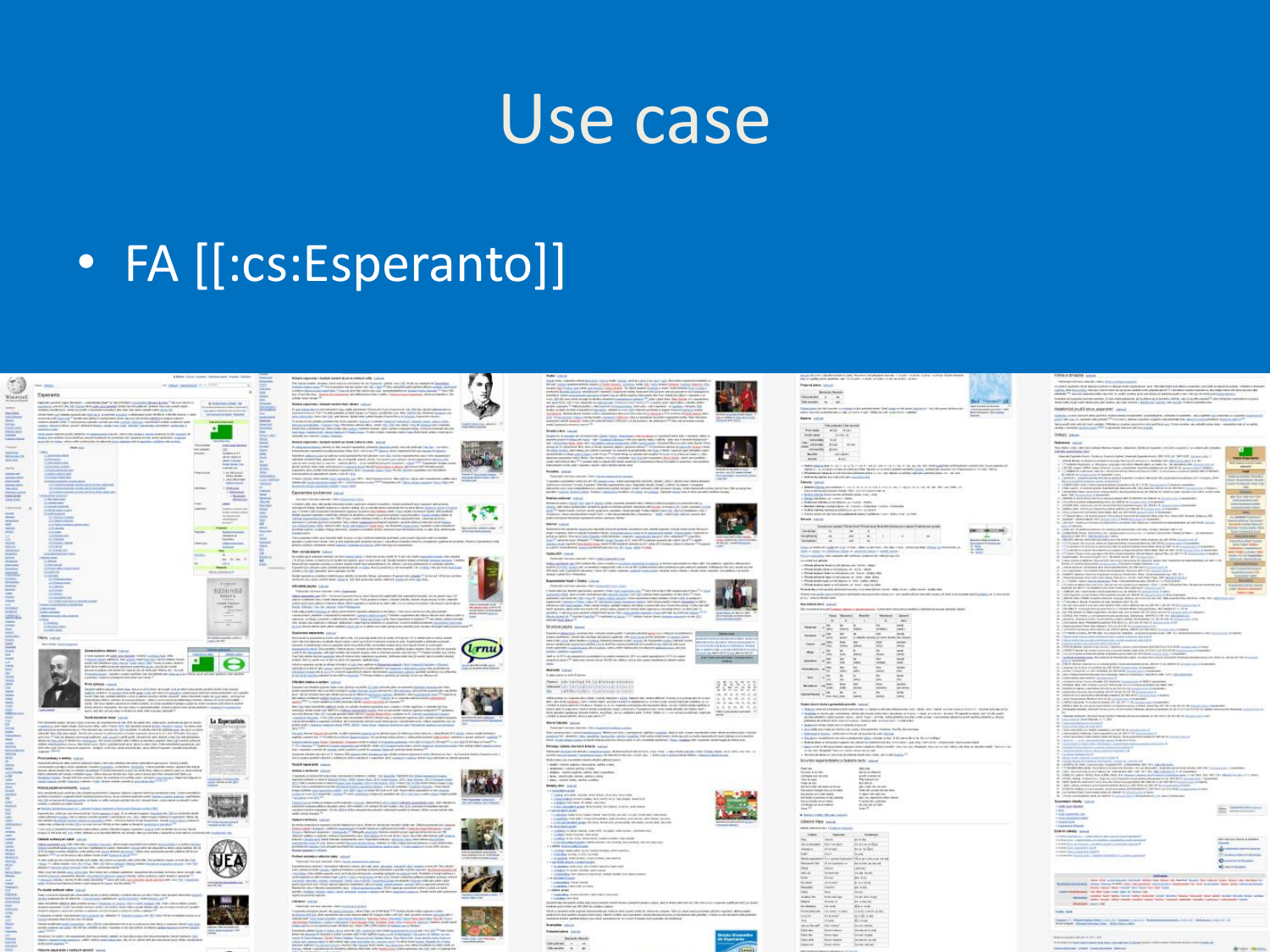#### Internationalization

#### Sample of original wikitext:

""Esperanto"" (původně ""Lingvo Internacia"" - """, mezinárodní jazyk<sup>w</sup>''''') je nejrozšířenějším [[mezinárodní pomocný jazyk|mezinárodním]] [[plánový jazyk|plánovým jazykem]].<ref>{{Citace monografie | příjmení = Byram | iméno = Michael | titul = Routledge Encyclopedia of Language Teaching and Learning |  $rok = 2001$  | vydavatel = Routledge | isbn = 0-4153-3286-9 | strany = p. 464}}</ref> Název je odvozen ze [[pseudonym]]u, pod nímž roku [[1887]] [[židé|židovský]] lékař [[Ludvík Lazar Zamenhof]] základy této řeči publikoval. Záměrem tvůrce bylo vytvořit snadno naučitelný neutrální jazyk, vhodný pro použití v mezinárodní komunikaci; jeho cílem však nebylo nahradit ostatní [[národní jazyk|národní řeči]].

#### Corresponding part of the article skeleton:

<?=ECH("intro-def", "Lingvo Internacia")?><ref name="byram-2001" /> <?=ECH("intro-name")?> <?=ECH("intro-qoal")?>

<references><ref name="byram-2001">...</ref></references>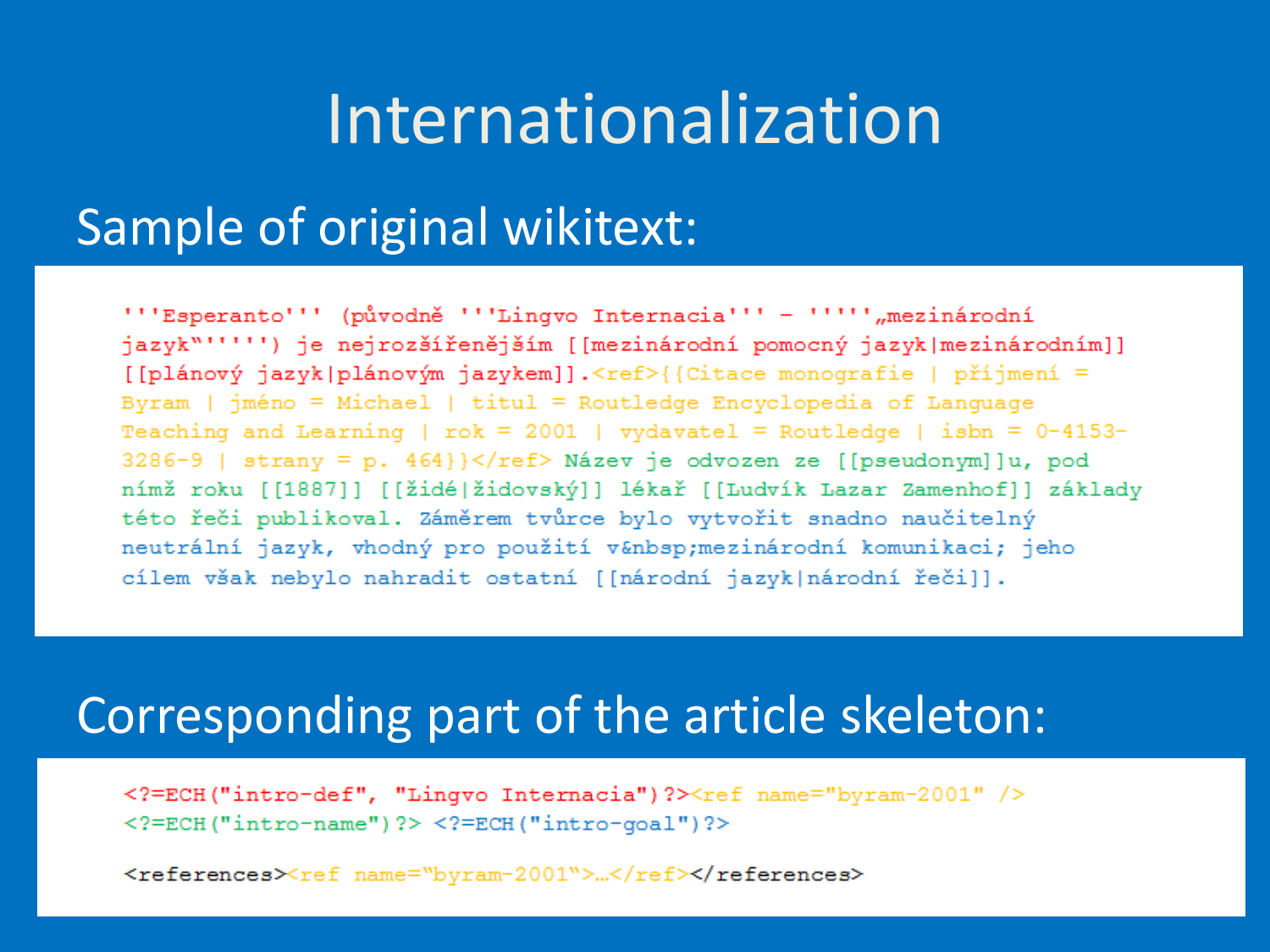## Internationalization

#### Text chunks loaded into the translation space:

intro-def = '''Esperanto''' (původně ''' $S1S$ ''' - ''''',mezinárodní jazyk<sup>w (1111</sup>) je nejrozšířenějším [[\$link-intro-intl\$|mezinárodním]] [[\$link $intro$ -planned $\beta$ |plánovým jazykem]].

intro-name = Název je odvozen ze [[ $$link-intro-nick$$ |pseudonymu]], pod nímž roku [[Slink-intro-year\$|1887]] [[Slink-intro-ethnic\$|židovský]] lékař [[Slink-intro-zamenhofS|Ludvík Lazar Zamenhof]] základy této řeči publikoval.

intro-goal = Záměrem tvůrce bylo vytvořit snadno naučitelný neutrální jazyk, vhodný pro použití v mezinárodní komunikaci; jeho cílem však nebylo nahradit ostatní [[Slink-intro-nationalS|národní jazyky]].

#### Article link targets have their own chunks:

|                                                       | $$link\text{-}intro\text{-}int1 = \text{Mezinfrodni pomocný jazyk}$ |                                                             |  |
|-------------------------------------------------------|---------------------------------------------------------------------|-------------------------------------------------------------|--|
| $$link\text{-}intro\text{-}plane$ = Plánový jazyk     |                                                                     | $$link-intro-nick = Pseudonym$                              |  |
| $$link\text{-}intro\text{-}year = 1887$               |                                                                     | $$link\text{-}intro\text{-}ethnic = \text{\texttt{X}id\'e}$ |  |
| $Slink\text{-}intro\text{-}zamenhof = L. L. Zamenhof$ |                                                                     | <i>\$link-intro-national</i> = <b>Národní jazyk</b>         |  |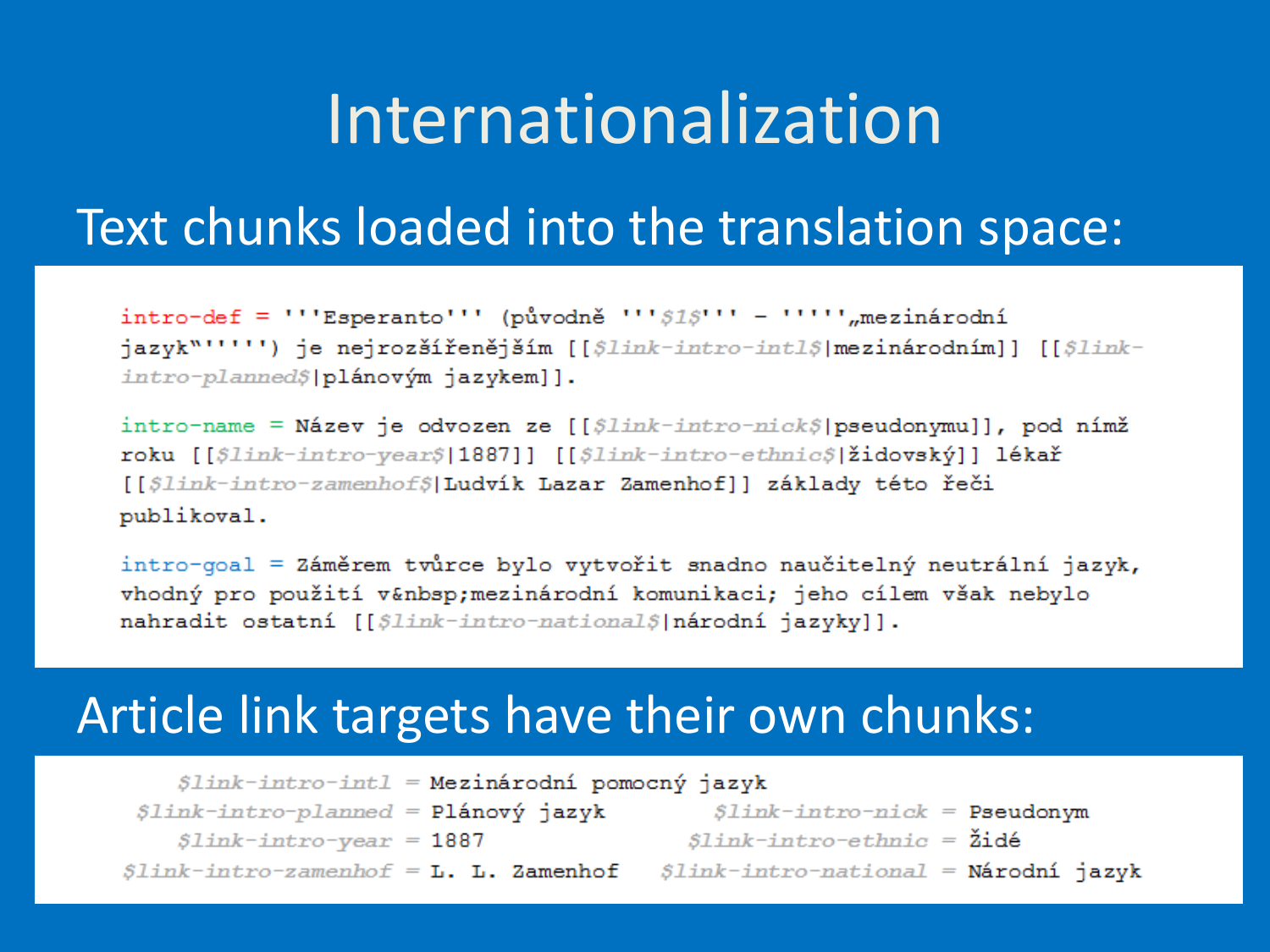# Localization

#### Translators collaborate on-line (http://tradukejo.ikso.net/):

| #intro-def - Czech<br>"Esperanto"' (původně "'\$2\$'" - "", mezinárodní jazyk"""') je<br>nejrozšířenějším [[\$link-intro-intl\$ mezinárodním]] [[\$link-intro-<br>planned\$ plánovým jazykem]].<br>Other languages: cs en sk                                                            | State: translated<br>"'Esperanto"' (originally "'\$2\$"' - """,international language"""') is<br>the most widely used [[\$link-intro-intl\$ international]] [[\$link-intro-<br>planned\$ planned language]].<br>Translated by blahma on 2013-08-09 12:07:27   Show comments (0) | $\Box$ Edit          |
|-----------------------------------------------------------------------------------------------------------------------------------------------------------------------------------------------------------------------------------------------------------------------------------------|---------------------------------------------------------------------------------------------------------------------------------------------------------------------------------------------------------------------------------------------------------------------------------|----------------------|
| #intro-name - Czech<br>Název je odvozen ze [[\$link-intro-nick\$ pseudonymu]], pod nímž roku<br>[[\$link-intro-year\$ 1887]] [[\$link-intro-ethnic\$ židovský]] lékař [[\$link-<br>intro-zamenhof\$ [Ludvík Lazar Zamenhof]] základy této řeči publikoval.<br>Other languages: cs en sk | State: untranslated<br>Its name is derived from<br>Montri komentojn (0)                                                                                                                                                                                                         | $\triangledown$ Edit |
| #intro-goal - Czech<br>Záměrem tvůrce bylo vytvořit snadno naučitelný neutrální jazyk, vhodný<br>pro použití v mezinárodní komunikaci: jeho cílem však nebylo nahradit                                                                                                                  | State: outdated<br>The creator's goal was to create an easy-to-learn, politically neutral<br>Innaugae that would fector international understanding: Ecoerante                                                                                                                  | $\Box$ Edit          |

#### Links are translated automatically via Wikidata:

| $$link-intro-int1 = International auxiliary language$    |                                              |
|----------------------------------------------------------|----------------------------------------------|
| $$link\text{-}intro\text{-}plane$ = Constructed language | $$link\text{-}intro\text{-}nick =$ Pseudonym |
| $$link\text{-}intro\text{-}year = 1887$                  | $$link\text{-}intro\text{-}ethnic = Jews$    |
| $$link-intro-zamenhof = L. L. Zamenhof$                  | $$link-intro-national = National$            |
|                                                          | $l$ anouage.                                 |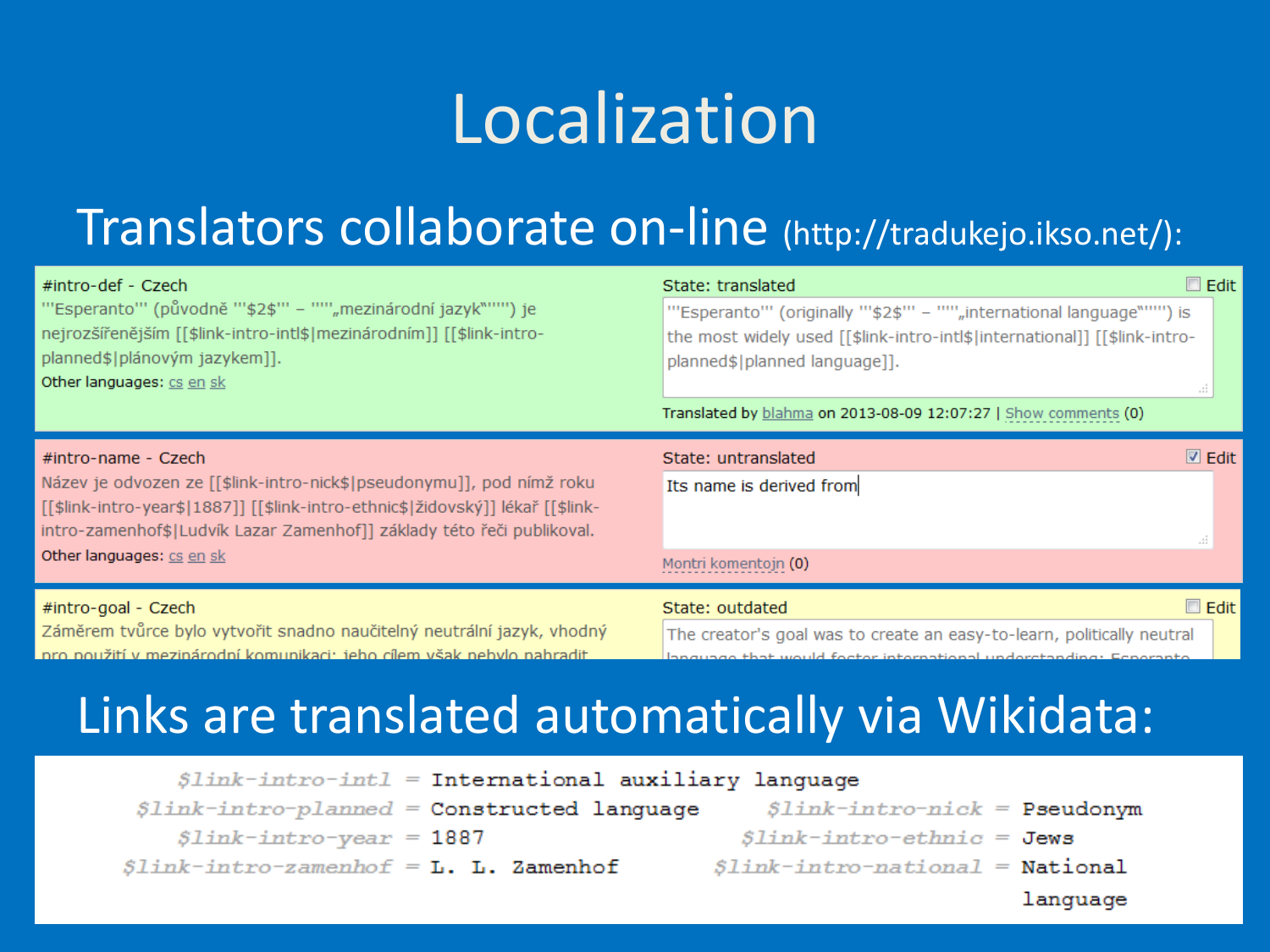## Localization

#### Wikipedians adapt the article skeleton:

 $\{\{\langle \rangle = ECH('link-tpl-infbx-lanq'')\} \rangle$ 

 $\textsf{Jazyk} = \texttt{f} = \texttt{f} = \texttt{f} = \texttt{f} = \texttt{f} = \texttt{f} = \texttt{f} = \texttt{f} = \texttt{f} = \texttt{f} = \texttt{f} = \texttt{f} = \texttt{f} = \texttt{f} = \texttt{f} = \texttt{f} = \texttt{f} = \texttt{f} = \texttt{f} = \texttt{f} = \texttt{f} = \texttt{f} = \texttt{f} = \texttt{f} = \texttt{f} = \texttt{f} = \texttt{f} = \texttt{f} = \texttt{f} = \texttt{f} = \$ 

Symbol = Flaq of Esperanto.svq

 $|Popis|Symbolu = \lceil { <sup>2</sup> = ECH("link-infbx-flaq") } \rceil { <sup>2</sup> = ECH("infbx-fLaq") } \rceil$  $|\text{Tw\textsc{line}}| = [|\langle ?\text{F}\text{ECH}(n\text{Flink-infbx-creator''})|^2 \rangle| \langle ?\text{FCH}(n\text{Fbox-creator''})|^2 \rangle]$  $|Rok zveřejnění = |$  $|$ <2=ECH("link-infbx-date") ?> $|$ <2=ECH("infbx-date") ?>]  $|Rozšiření = =ECH("infbx-spoken")</math ?> ...$ 

```
\{\{\langle \rangle = ECH('link-tp1-infbx-lanq'')\rangle\}enname = <?=ECH('infbx-name") ?>
   \text{image} = \text{Flag} of Esperanto.svq
   \left|\text{imagecaption} = \left[\frac{\text{S}}{\text{ECH}}\right] \text{link-infbx-flag''}\right] > \left|\frac{\text{S}}{\text{ECH}}\right| \text{link-infbx-flag''}\right)|{\rm creator} = [[\langle ?\equiv \text{ECH}("link-infbx-creactor"))? \rangle |\langle ?\equiv \text{ECH}("infbx-creactor"))? \rangle]|{\rm created} = [ {\langle} 2\text{=} \text{ECH}(T1 \text{ink} \text{--} \text{infbx}-\text{date''}) \text{>} \rangle ]\text{region} = \texttt{<}?=ECH("infbx-spoken")?> ...
```
**cs**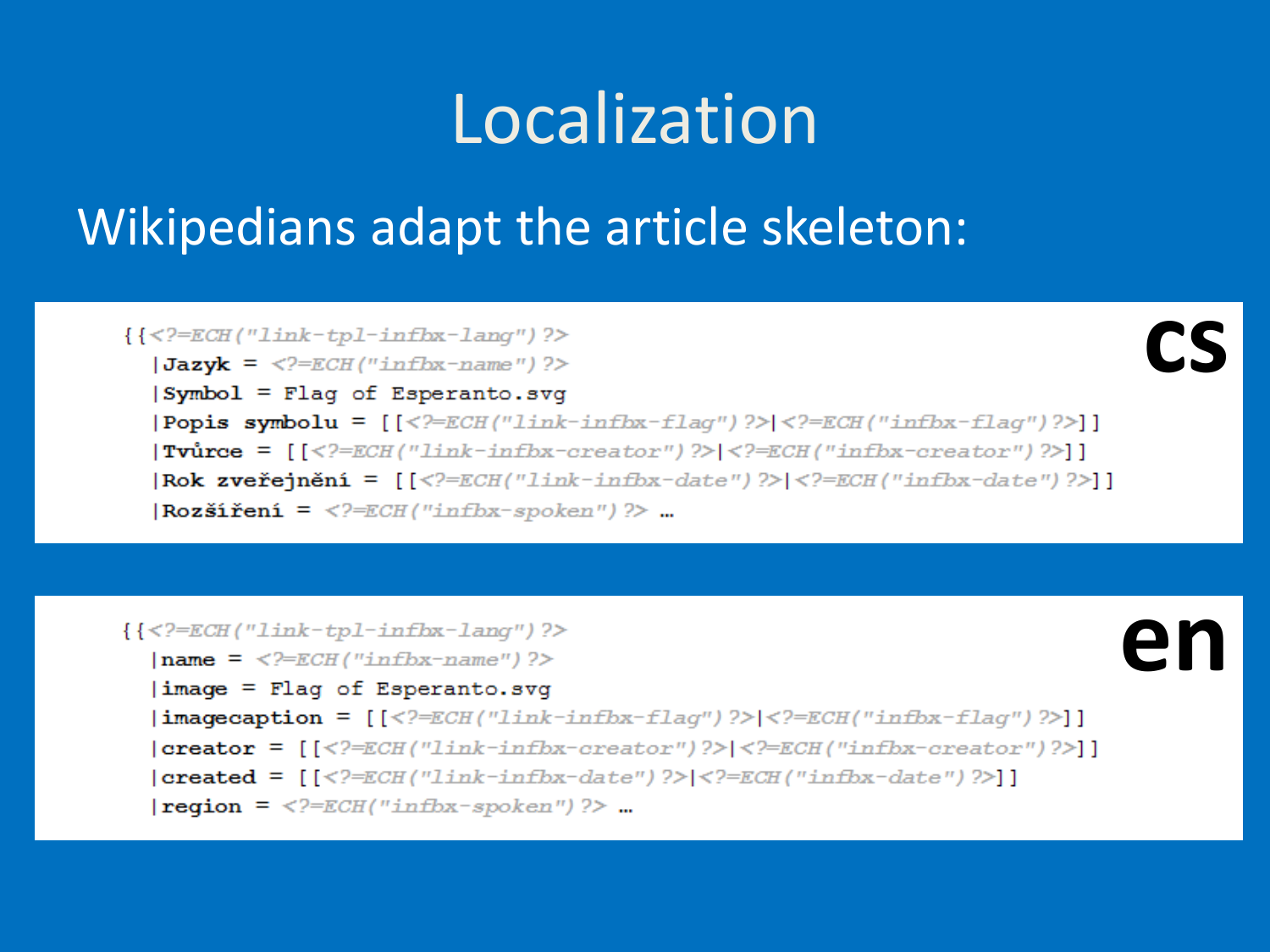### Localization

#### Topic experts cotribute relevant local info:







William Thomas Stead, the controversial 5 English newspaper editor who has perished aboard the Titanic, was an early supporter of Esperanto.

[[File:<?=ECH("pioneer-img")?>|thumb|right|<?=ECH("pioneer-desc")?>]]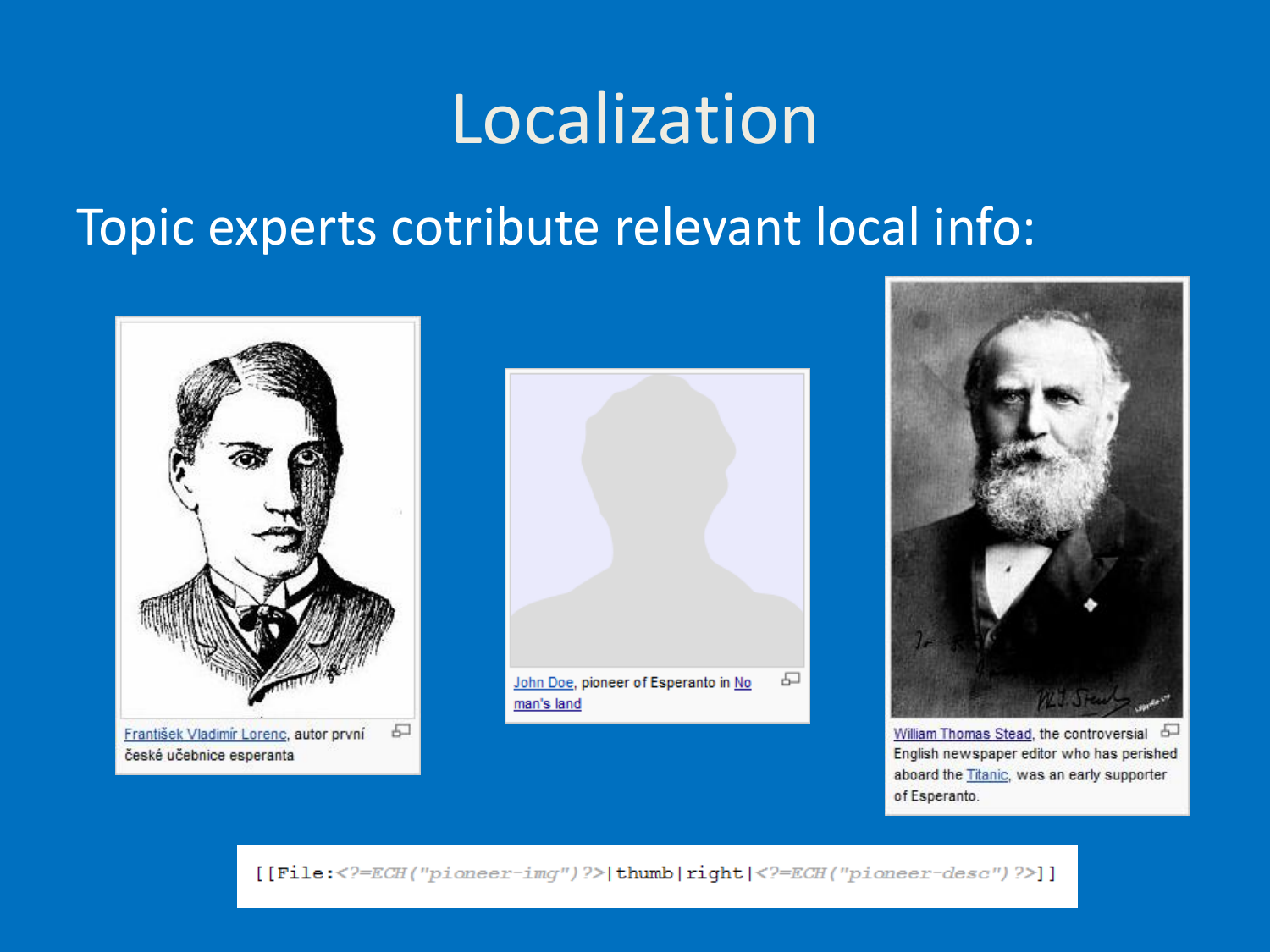# Resulting articles

#### [[:cs:Esperanto]]

Esperanto (původně Lingvo Internacia – "mezinárodní jazyk") je nejrozšířenějším mezinárodním plánovým jazykem.<sup>[1]</sup> Název je odvozen ze pseudonymu, pod nímž roku 1887 židovský lékař Ludvík Lazar Zamenhof základy této řeči publikoval. Záměrem tvůrce bylo vytvořit snadno naučitelný neutrální jazyk. vhodný pro použití v mezinárodní komunikaci: jeho cílem však nebylo nahradit ostatní národní řeči.

Ačkoliv žádná země nepřijala esperanto jako úřední jazyk, je používáno komunitou o odhadovaném počtu 100 000 až 2 000 000 mluvčích, z čehož asi tisícovku tvoří mluvčí rodilí.<sup>[2]</sup> Dosáhlo také některých mezinárodních uznání, jako jsou dvě

> vích osobností veřejného vužíváno pro účely h setkání a kulturních výměn. ní i překladové literatury, ernetového zpravodajství,

#### edevším ze

jeho skladba a tvarosloví prfémy jsou neměnné a lze je ozmanitých slov; esperanto ícími jazyky jako je čínština, ipomíná jazyky aglutinační turečtina.

| Esperanto (Esperanto) |                                                                                                                  |  |
|-----------------------|------------------------------------------------------------------------------------------------------------------|--|
|                       | Esperantská vlajka                                                                                               |  |
| Tvůrce projektu:      | Ludvík Lazar Zamenhof                                                                                            |  |
| Rok zveřejnění:       | 1887                                                                                                             |  |
| Rozšíření:            | rozptýleně ve 115<br>zemích, nejvíce ve<br><u>střední a východní</u><br>Evropě, Brazílii, Číně<br>a wchodní Asii |  |
| Počet mluvčích:       | ● asi 100 tisíc až 2<br>miliony uživatelů<br>z toho 200 až 2000<br>rodilých mluvčích                             |  |
| Klasifikace:          | · Umělé jazyky<br>• Plánové jazyky<br>• Mezinárodní<br>plánové jazyky                                            |  |
| Písmo:                | Latinka                                                                                                          |  |
| Zvláštnosti:          | Podstatná a přídavná jména,                                                                                      |  |
|                       |                                                                                                                  |  |

#### Esperanto (originally Lingvo Internacia - "international language") is the most widely used international planned language. $[2]$  Its name is derived from the pseudonym, under which the Jewish physician Ludwig Lazarus Zamenhof published the fundamentals of the language in 1887. The creator's goal was to create an easy-to-learn, politically neutral language that would foster international understanding; Esperanto, however, has not been meant to replace the national languages.

Although no country has so far accepted Esperanto as an official language, it is being used by a community of roughly 100,000 to 2,000,000 speakers, out of whom about a thousand are native speakers.<sup>[3]</sup> It has been publicly endorsed at the international level for several times, such as in two resolutions by UNESCO or by support expresed by some well-known public figures. Today, Esperanto is being used for travelling, correspondence, international meetings and cultural interchange, congresses, scientifical dicussions, for both original and translated literature, theatre and cinema, music, paper as well as internet news, radio and television broadcasts.

Esperanto's vocabulary origins mostly from Western European languages, although its syntax and morphology evidence a strong Slavic influence. Morphemes do not change form and can be combined with each other almost limitlessly in order to form the most diverse words; Esperanto shares many common traits with the isolating languages, such as Chinese, although the internal structure of its words reminds of aglutinative languages such as Japanese, Swahili or Turkish.



organizations

language in

[[:en:Esperanto/125]]

Zvláštno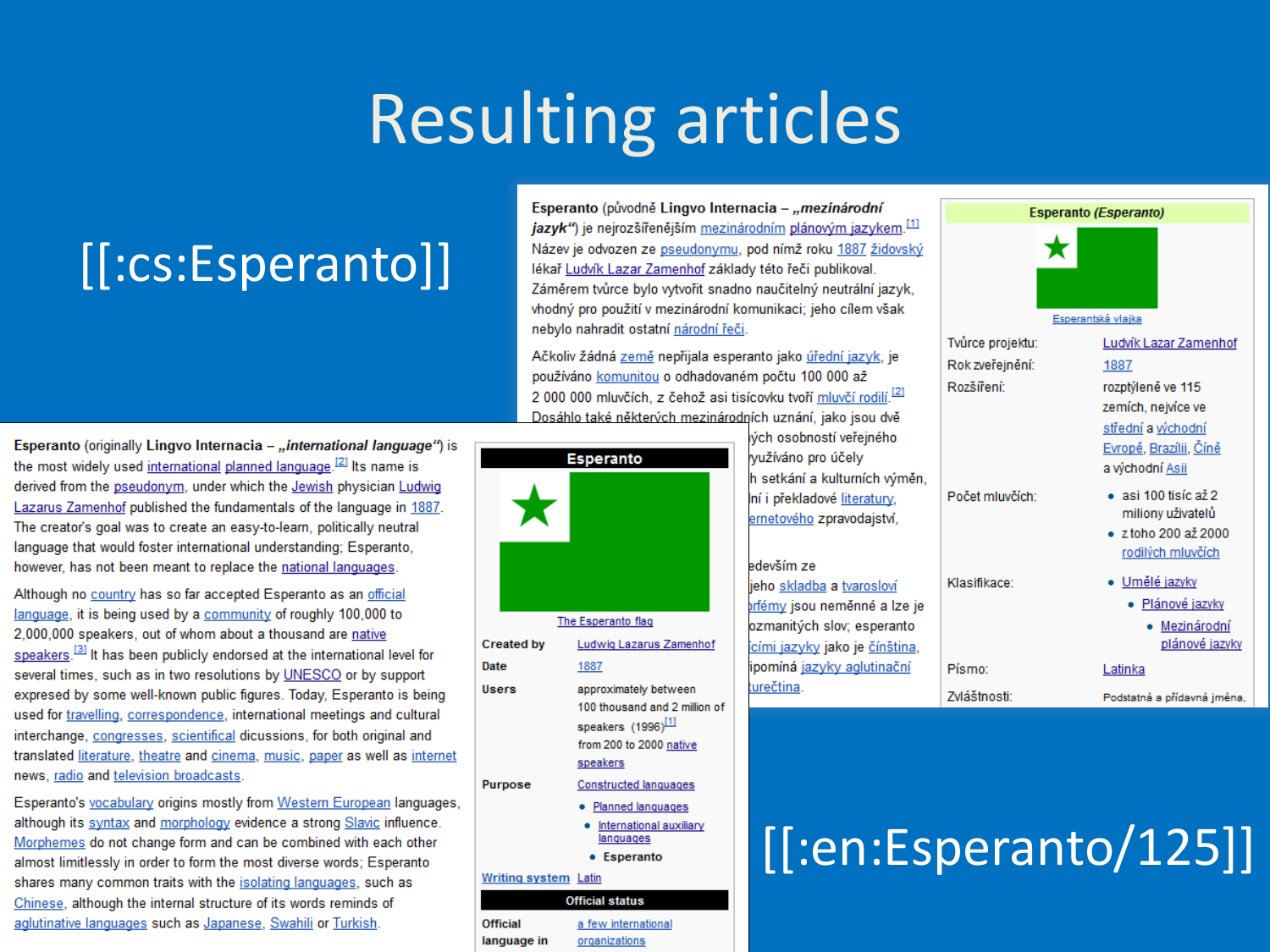## Advantages reviewed

- Small Wikipedias obtain high-quality content
- Neglected articles may improve dramatically
- Recycling of previous work saves resources
- Many people can translate at the same time
- Translation to extra languages is even cheaper
- Cross-language cooperation becomes easier
- Wider audience may get engaged in Wikipedia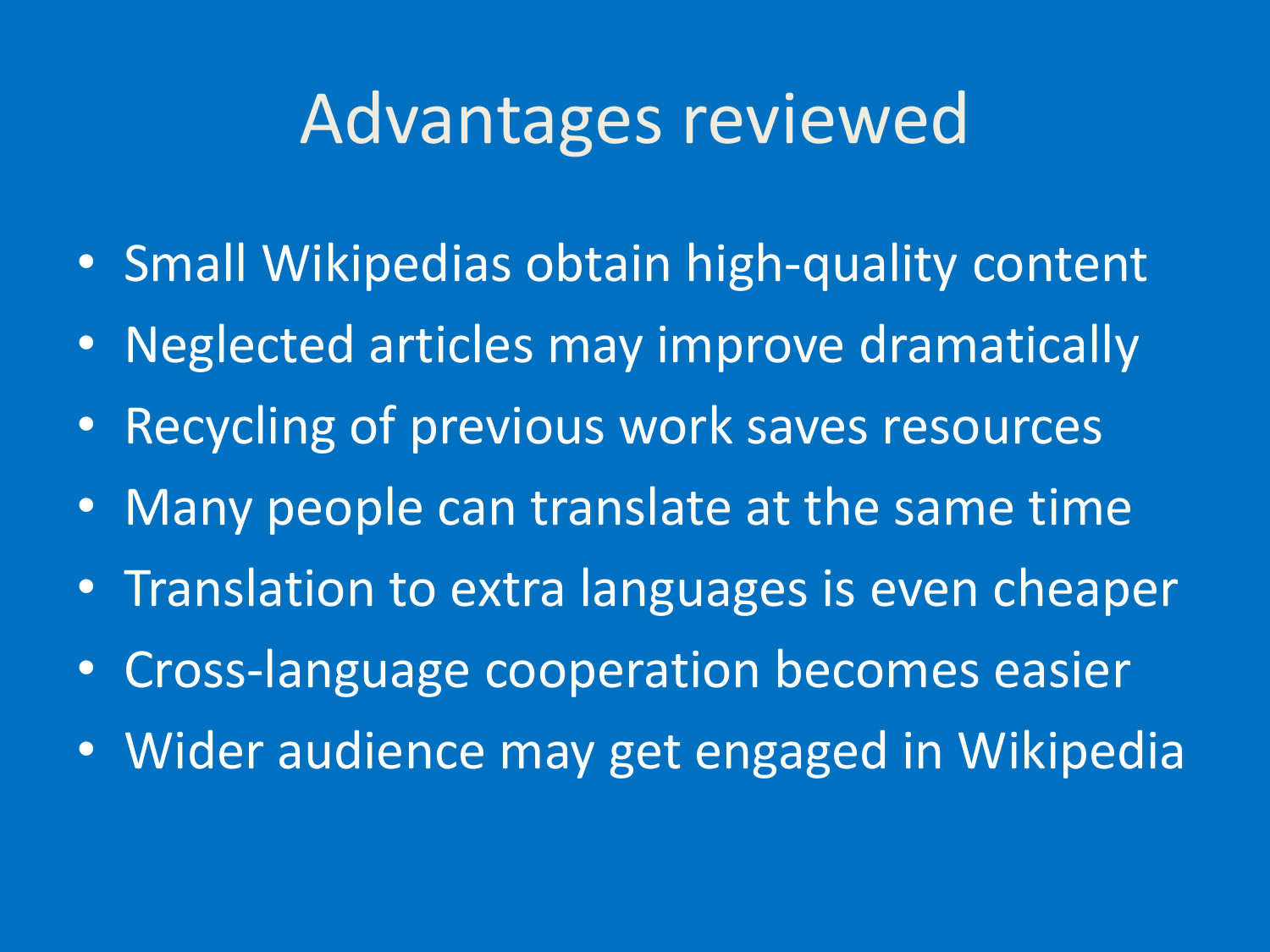## Questions for discussion

- Has something similar been done before?
- How will the community react? Can existing stubs be replaced or merged?
- How to keep created articles consistent with the model while still permitting free editing?
- Or is this just a one-time activity?
- Which would be the best articles to start?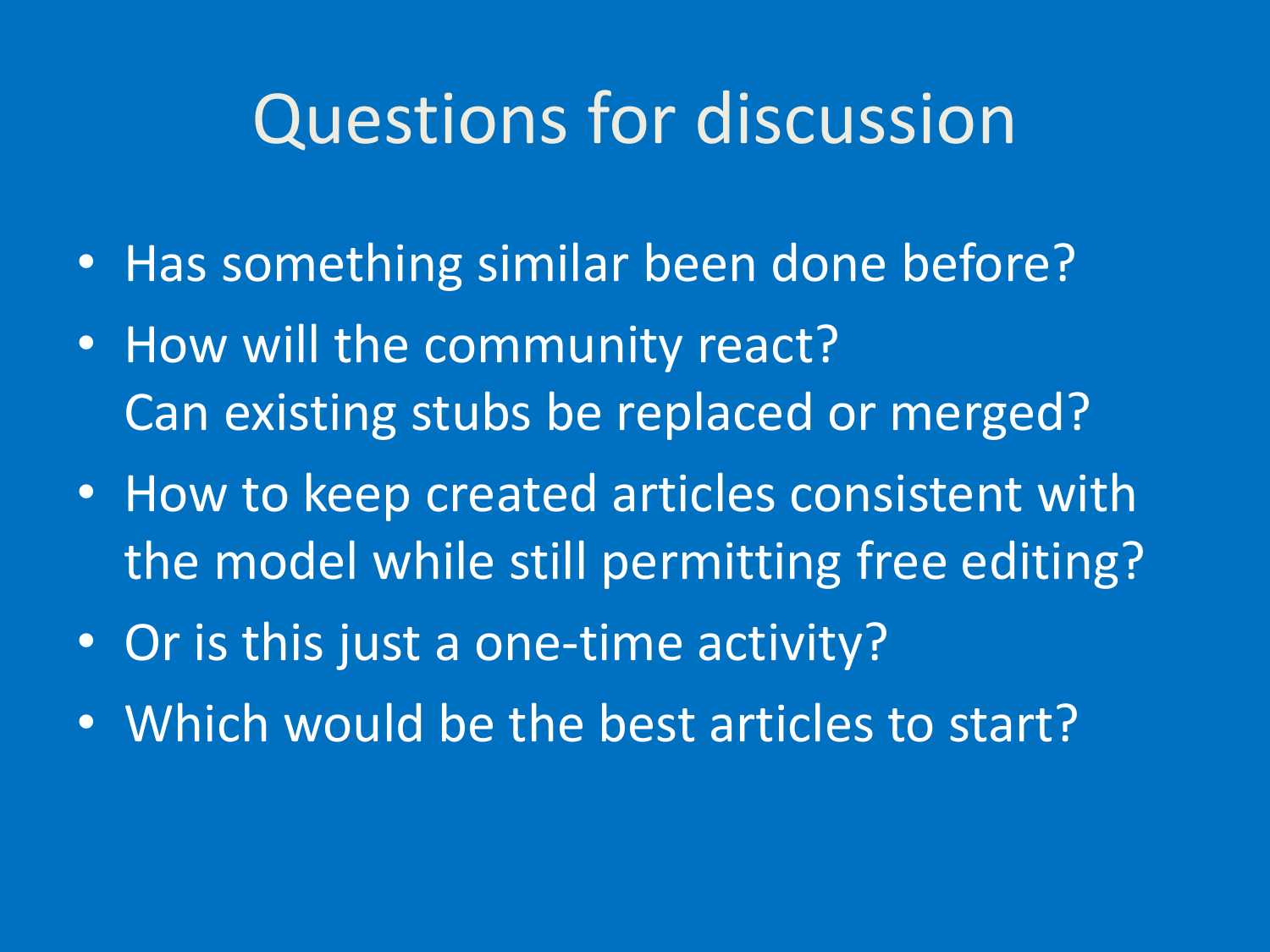### Thank you for your attention.

-- [[User:Blahma|Marek Blahuš]]